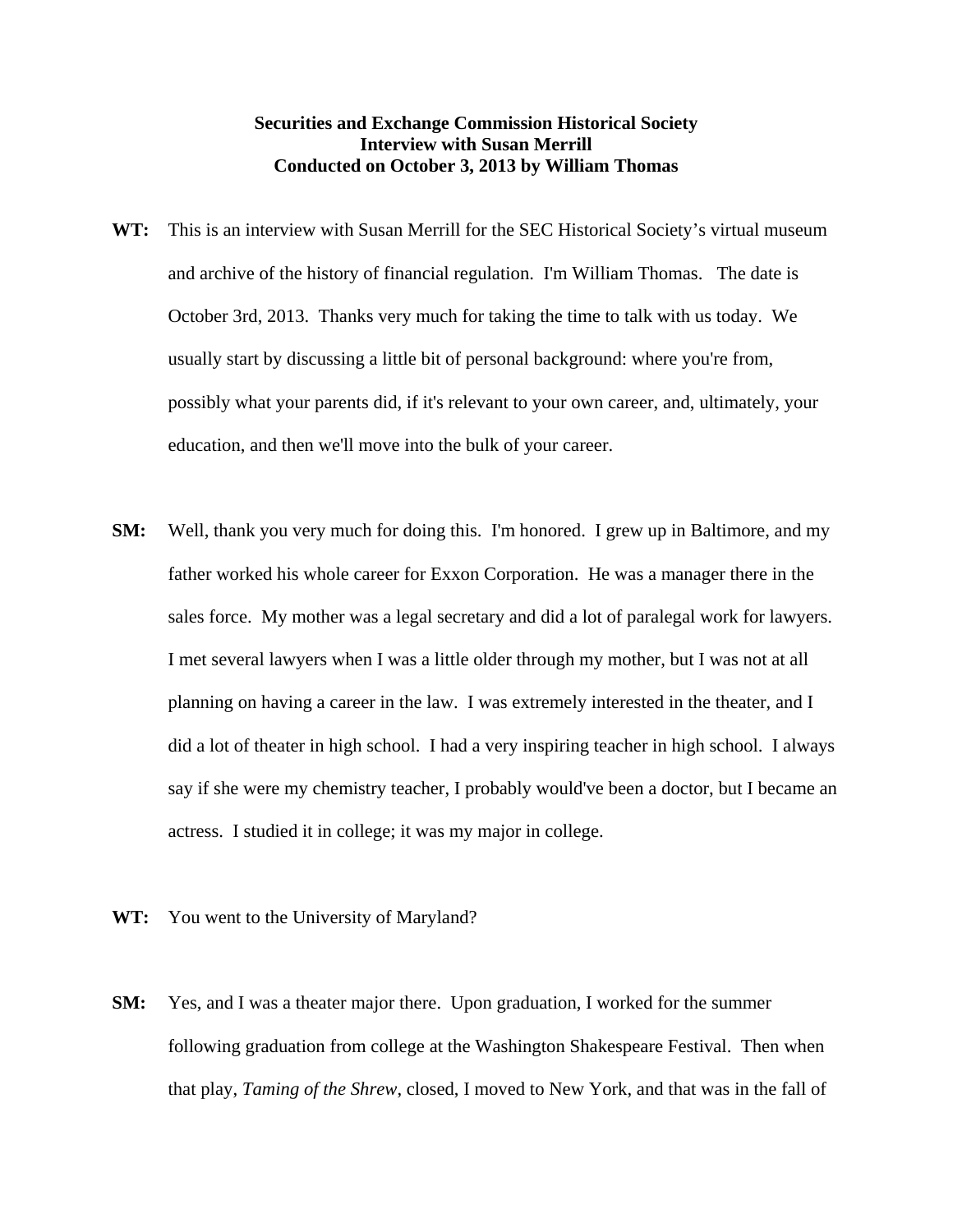1979. I continued to pursue my acting career in New York for several years, had some success, became a member of Actors' Equity and did some shows both in New York and also touring.

 After about three or four years of that, which was punctuated by large periods of time that I was waiting on tables instead of acting, I decided that while it was fun to be doing that at 26, it might not be so much fun to be doing it at 36 or 46, so I decided to go to law school. That was a little bit of a whim, in a way. I didn't know precisely what I wanted to do, even if I was going to practice law. But I had a good friend who had gone to law school, but who had never practiced, but who thought it was an excellent education and opened a lot of doors in other ways. So I went to law school without any particular focus in mind in terms of what kind of law I would practice, or even whether I would become a practicing lawyer. But then it turned out that I did.

- **WT:** So could you tell me a little bit, did you have any sense that you would end up in the securities field at all?
- **SM:** Not at first. The first year of law school, I took the standard courses that everyone takes, but by the second year of law school, I had two very influential professors—I went to Brooklyn Law School—Arthur Pinto and Norm Poser. Between the two of them, taking courses in securities regulation, corporate finance, I became very interested in securities law and really was inspired by their teaching and some of the readings that we were doing in those classes.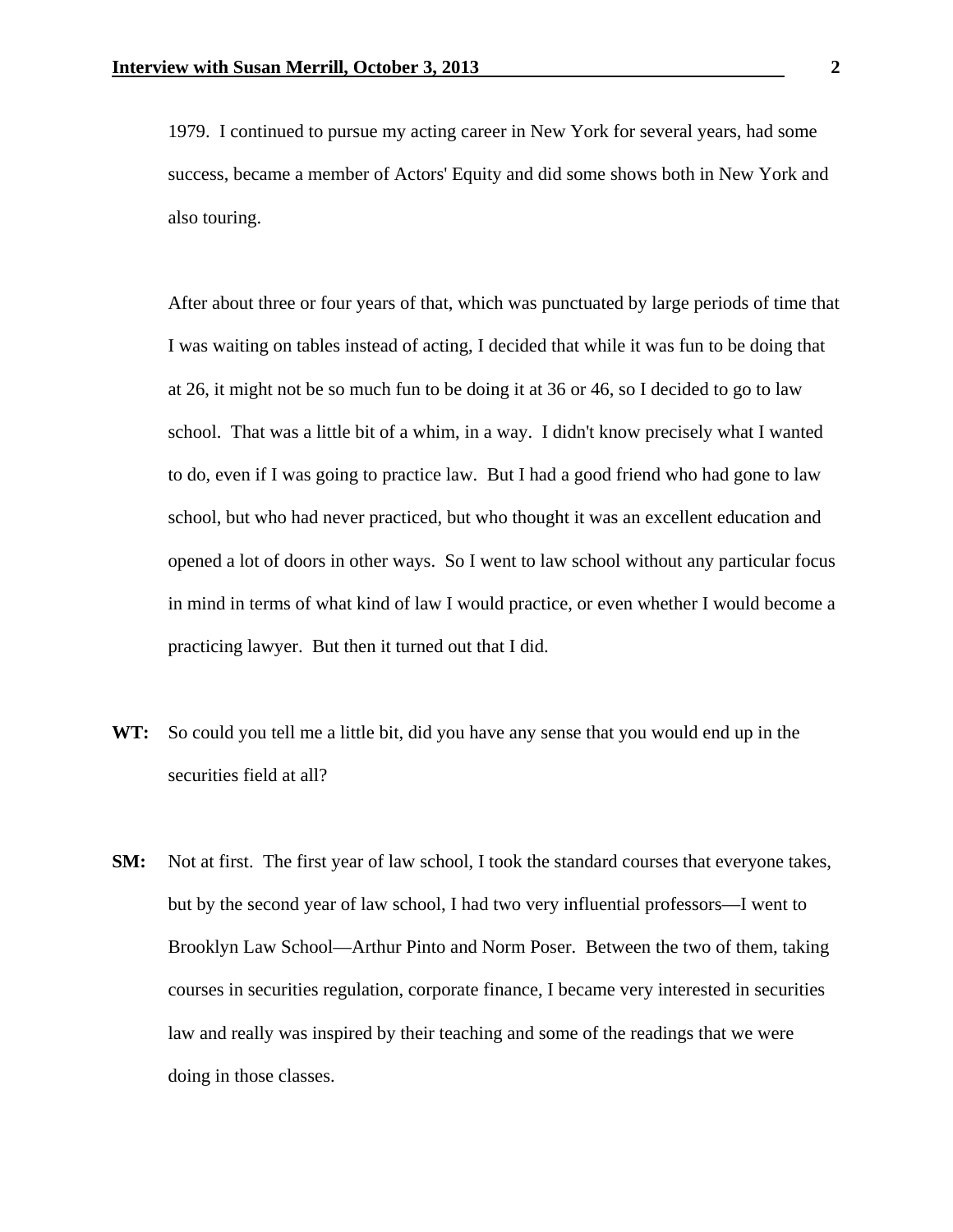But I still had not settled on that. I was very focused on working as a judicial law clerk, both as a student—I had the opportunity to work with Judge Sand in the Southern District of New York as a student clerk, and then Judge Korman in the Eastern District as a student clerk. When I graduated, I went to become a clerk in the Third Circuit for Judge Van Dusen. During that time, I still did not have a firm idea of what kind of law I wanted to practice. Of course, working for the circuit, there are a lot of different types of law that are presented in the cases that are going up to the Federal Circuit courts, all different areas that I had never studied, even: copyright law and admiralty law, and all sorts of interesting topics. So it was really a wonderful experience, but I still did not have a particular focus.

**WT:** So then upon finishing, you went directly from there to Davis Polk?

**SM:** Correct. I joined Davis Polk, actually, on Black Monday, October 19th, I believe, 1987. It was quite an eventful day. We were in training all day and people kept coming in to give us various bits of news about what was happening in the market. "Boy, I've been last hired, first fired," was running through my mind. But I became part of the litigation department, which, of course, is countercyclical, and we were extremely busy coming out of that.

 For the first two years I was at Davis Polk, I did a wide variety of litigation matters, some of which touched on the securities laws, many of which did not. I remember doing a very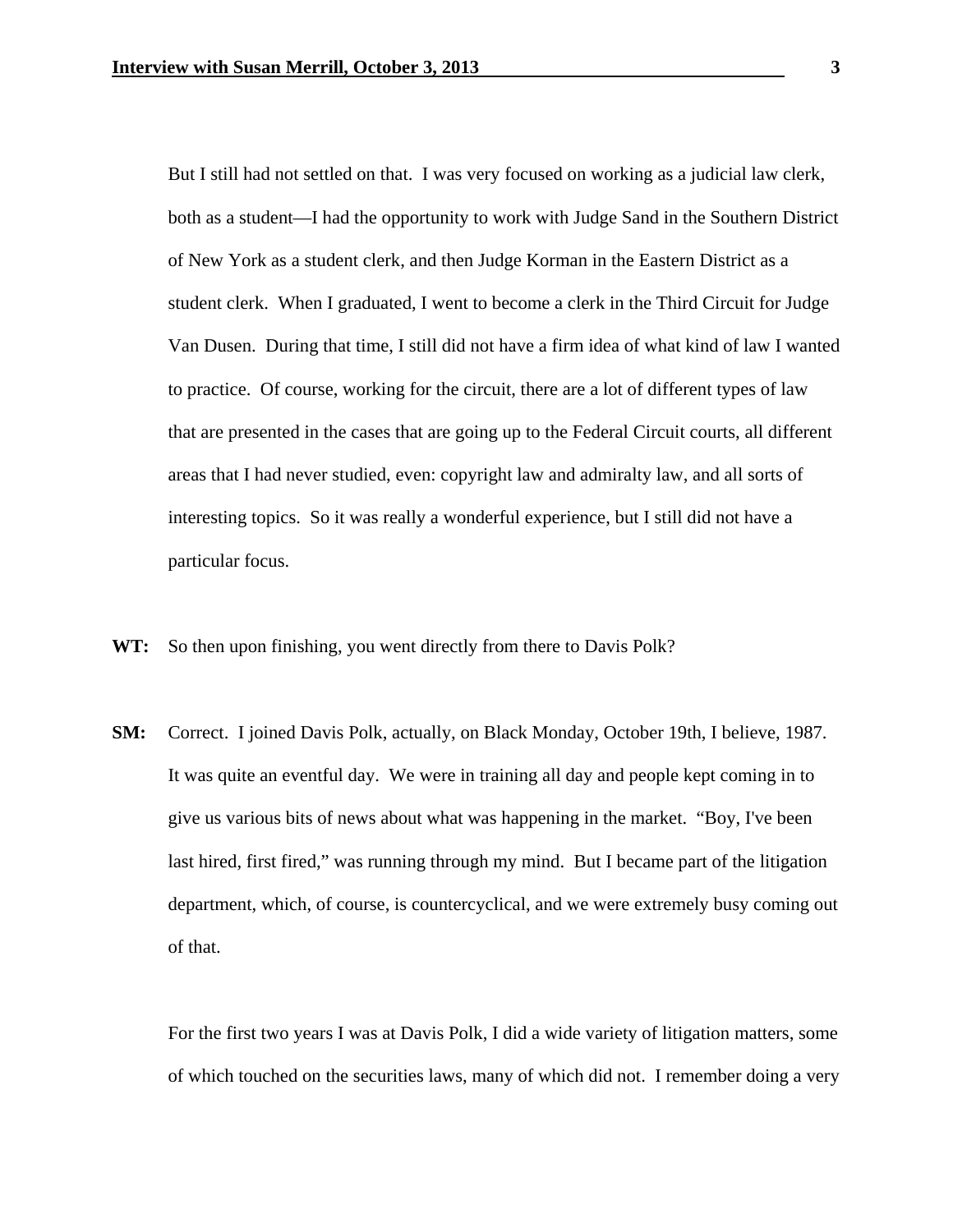interesting internal investigation that involved insider trading by a junior analyst at one of the big broker-dealers, which was subsequently self-reported, and the person went to jail. That was really my first brush with the securities laws as a young associate.

 And then, very fortunately for me, Davis Polk hired, as a lateral partner, Gary Lynch, who was coming out of having been the Director of Enforcement at the SEC in the late eighties. He had been the person who had brought the Ivan Boesky and Michael Milken cases. He joined Davis Polk, I believe, in 1989, and he had a one-year bar, of course. He was not able to practice in front of the Commission.

 But when his one-year bar was finished, I just happened to be coming back from maternity leave after having my first child, and so I was paired with him since I had no cases on my plate, and he was beginning to have a lot of cases because his one-year bar was finished. That was really the beginning of learning the securities enforcement practice from a master of that area. I worked with Gary all the way through the '90s and until he left Davis Polk in 2001.

- WT: So what sort of cases were you working on with him?
- **SM:** Really ran the gamut. I remember we originally started working together on the Treasury auction cases back in 1990, possibly '91, where all of the big primary dealers on Wall Street were being investigated after it came to light that there were some false bids that were being submitted in the Treasury auctions by one of those big firms. We had a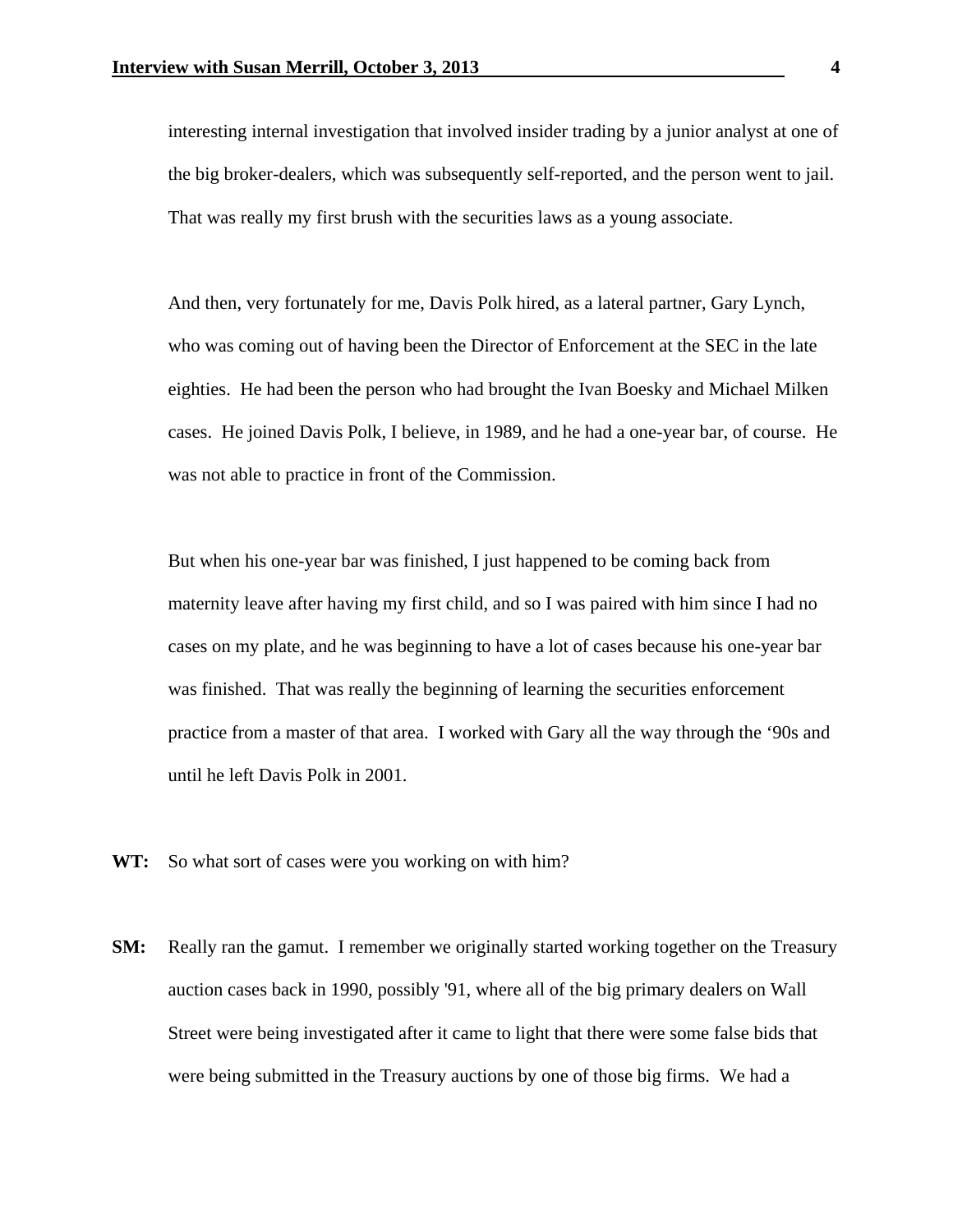number of clients that were being investigated, and that spawned some side investigations, and that was a huge one that we worked on together.

 And, thereafter, we continued to do a lot of work for the large financial institutions, Morgan Stanley and J.P. Morgan, et cetera. But we also did a fair number of cases for issuer clients, for public companies who, in one way or the other, were being investigated by the SEC for various issues, many having to do with accounting fraud, having to do with disclosures, financial statement issues.

 Some of those we did, we got involved at first through internal investigations that we did for companies, and others started because the SEC issued a subpoena. And both varieties are quite interesting and fun to work on. In some cases, doing the internal investigation first, you have a little bit of a leg up before you self-report and the SEC gets involved. In other situations where the SEC subpoena arrives on the desk of the general counsel of a public company who really didn't know there was a problem, you are very quickly trying to get your arms around the issues. And so we did a lot of those, some very interesting cases. We worked on one for Mattel, for Avon, just a lot of different matters coming out of the Big Four accounting firms, as well as working on cases for some of the big brokerdealers.

**WT:** Does it end up being a mix between attempting to defend against charges or possible results of an investigation, and in other cases, essentially having to clean up after something that has gone on within a company?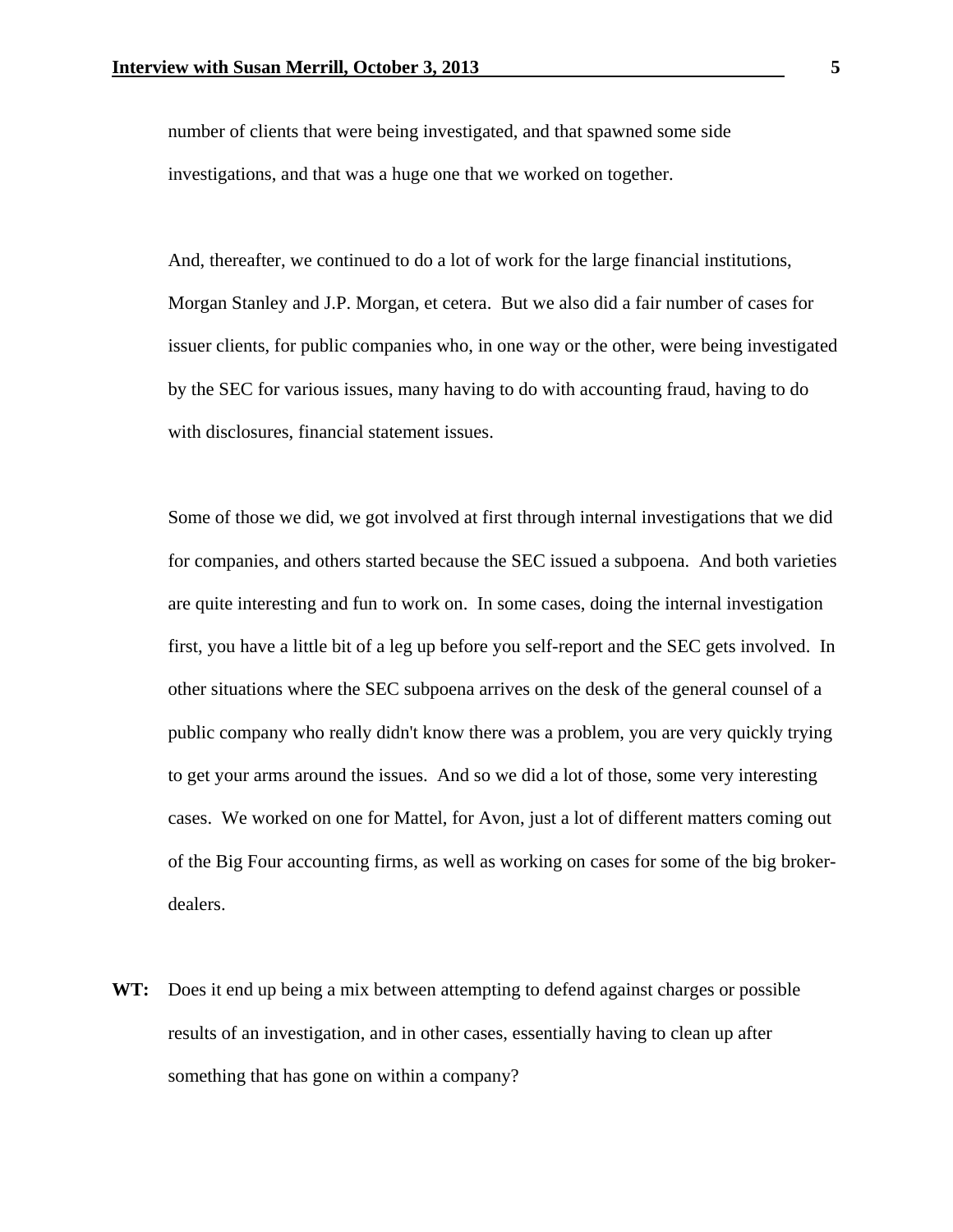**SM:** Yes. I mean, there were times where the company realizes, if not before the subpoena arrives, relatively quickly thereafter, that there really was a problem. In those cases it is a matter of trying to ring-fence that and deal with the issues, and trying to reach a resolution with the SEC that's palatable and fair. In other cases, there were certainly many cases where firms believed that their conduct was not problematic. In many of those cases we were able to talk the SEC out of bringing any kind of action, after a year or eighteen months of investigation with many, many witnesses on the record.

 Those kinds of victories were very satisfying and substantial and very good for our clients. They're ones that you can't really talk about in public because the investigations themselves are usually private, and having talked the SEC out of bringing any action, the last thing your client wants is for their name to be associated with there having been an investigation. But we did have a lot of success in those areas, and also had some success in limiting the types of charges that were brought, even when there was admittedly a problem within the organization.

- **WT:** So when you were working with Gary Lynch, how big of a group was that that you were working with? So far you've mentioned yourself and him.
- **SM:** Well, Gary was the partner who had a full-time practice in securities enforcement. When I made partner, I became the second partner to have a full-time practice in securities enforcement.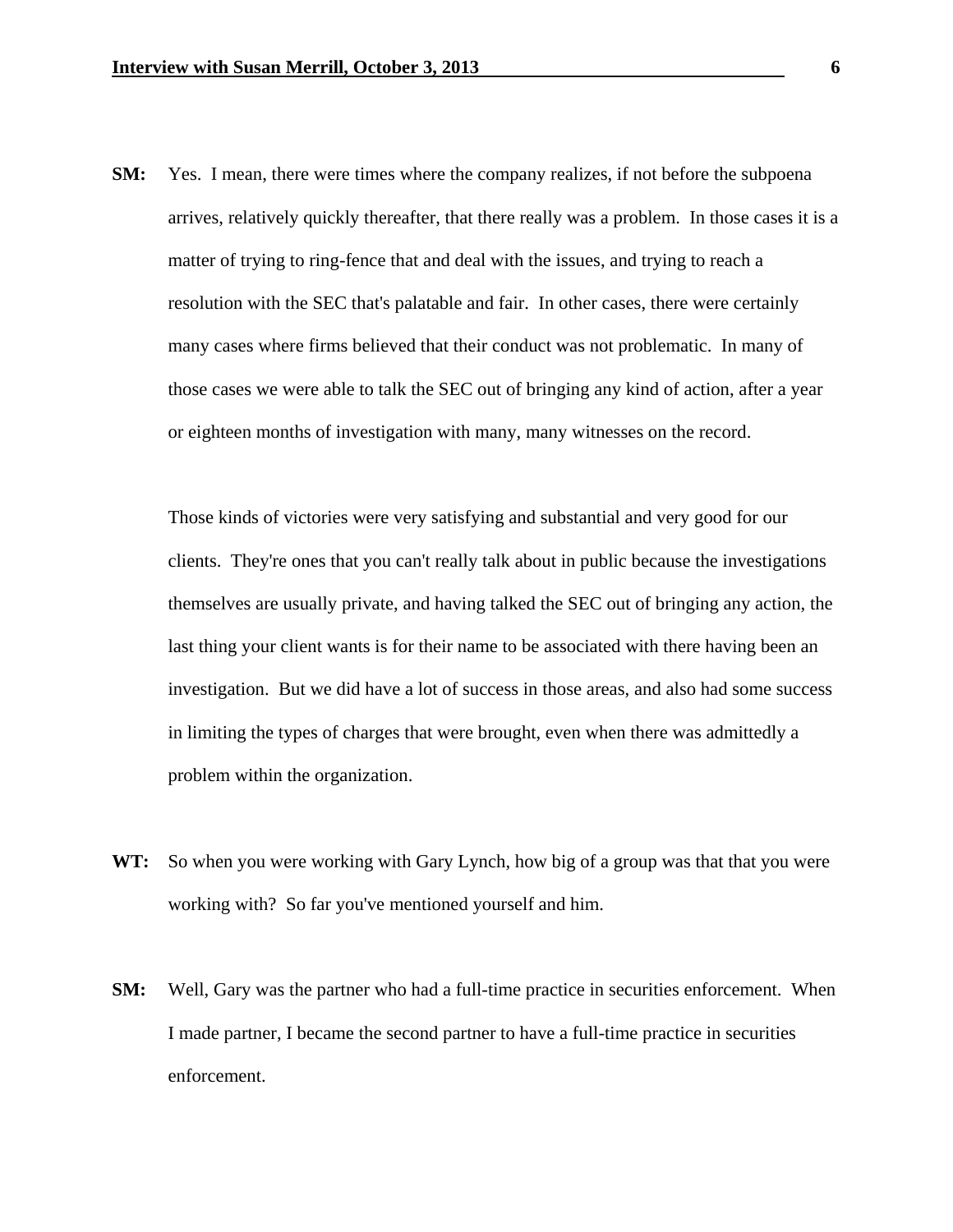## **WT:** Was that in 1994?

- **SM:** 1994 is when I made partner, yes. So he and I were the only two partners who had a fulltime practice in the area. There were other partners at Davis Polk, both before Gary arrived, and also while he was there, and continuing to this day, who have a practice that includes some securities enforcement cases, but who also do civil cases, securities class actions. There are white collar partners who do some securities enforcement-related work as well as doing investigations that are primarily criminal in nature. So it was a relatively small group of us who were focused on it exclusively.
- **WT:** Everything you did was SEC-related, almost.
- **SM:** And NASD and New York Stock Exchange and state AGs, but less so on the criminal side. If and when we had cases that had a criminal element, we always had a criminal, white-collar partner with us to help with those aspects of the case. There were quite a few cases that had some investigation, not necessarily indictment, but some investigation by the U.S. Attorney's Office—typically, the Southern District of New York, but also some of the other U.S. Attorney's Offices throughout the country. So I would say the securities enforcement practice at Davis Polk was a relatively small part of the litigation department, and Gary was definitely the leader of that, but there were other partners who also did securities enforcement work as part of their portfolio.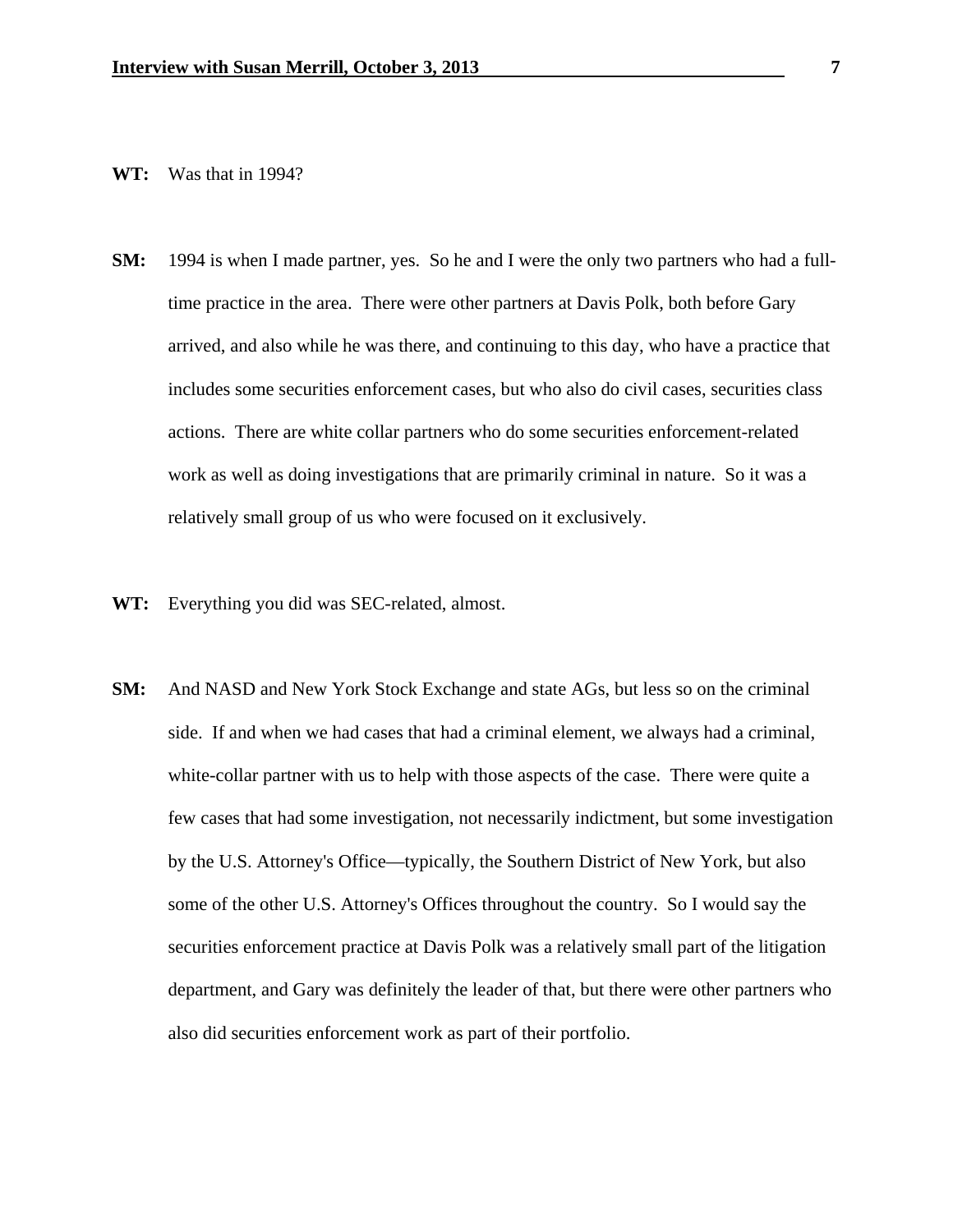- **WT:** It also sounds as though you had quite a few responsibilities yourself, if you made partner after five years of working with Gary Lynch, and also probably quite a bit of quick learning also about the law in this area.
- **SM:** Well, I had a very good teacher. But, yes, it was a very interesting time of my life. I made partner about six weeks after I returned from maternity leave from having had my second child, and I think that was very unusual at the time. I think it was a testament, partially, to how busy Gary's practice was, and how important it was to him to have another partner who was full-time in the area. But I did learn a lot in a short period of time. The law itself in this area is manageable, and most of the cases that we were working on involved some type of fraud or allegations, either under 10b-5, or 17(a) of the '33 Act. But the facts of each case vary so dramatically and are so important to being able to represent your client in a way that's going to have the right outcome, that that was often the challenge, was marshalling those facts.

 In some cases, we had very large teams who were working on them. I remember we did the Joe Jett investigation, which involved an employee of Kidder Peabody, who, it was determined, had been involved in a false profits, sort of a made-up scam to make it look as though his trading desk, or the book that he was responsible for, was making 300-some million dollars a year, when in fact it was completely manufactured.

 That case, which was an internal investigation—we were hired by the parent company of Kidder Peabody, which was GE—that case had probably fifteen or twenty people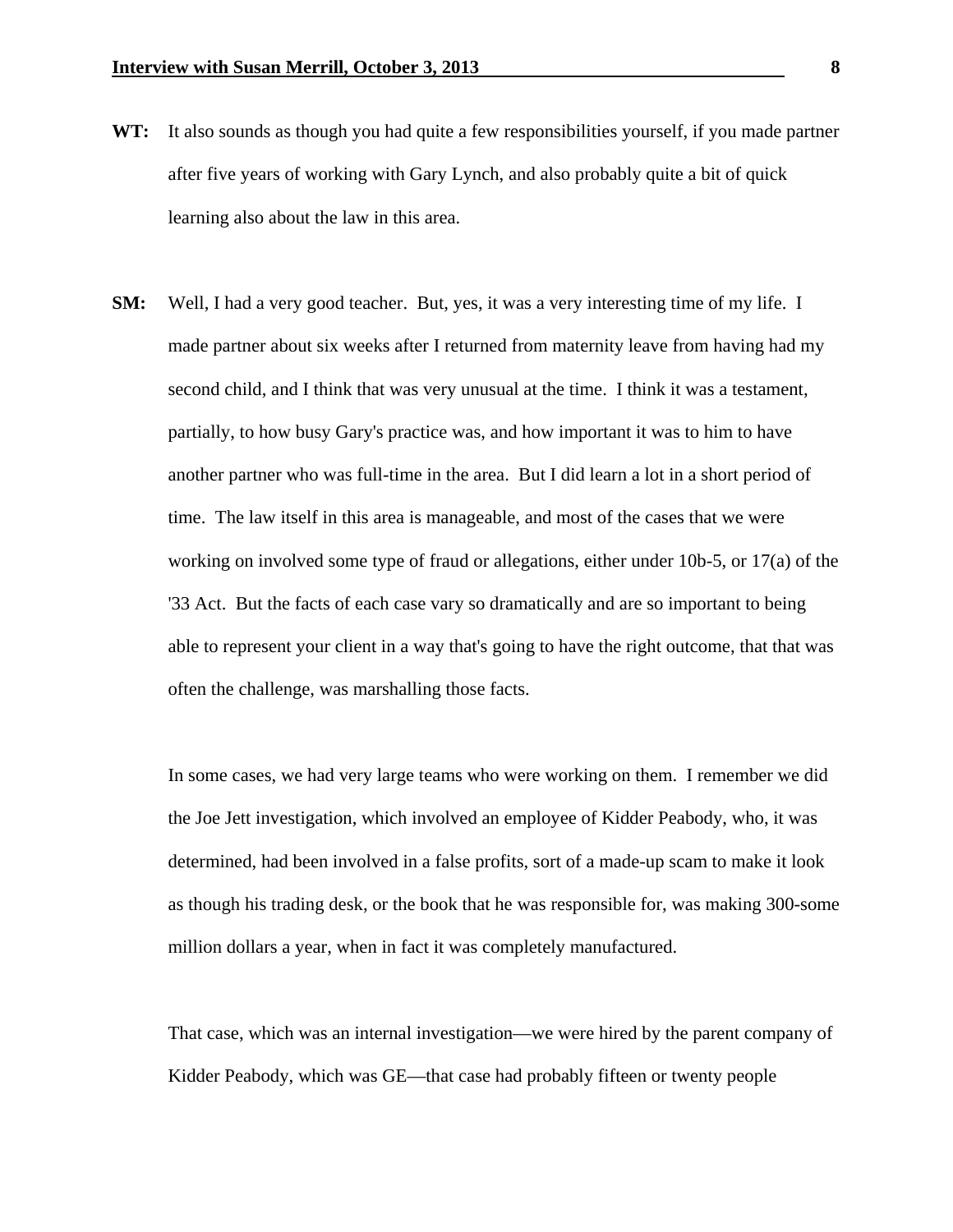working on it at Davis Polk in one capacity or the other, other very senior associates, and, of course, Gary was leading the team. There were a lot of different aspects of that case. So that was an example of how marshalling the facts was a huge challenge, and that really can only happen with a pretty big team of people.

- **WT:** So, as you know, this interview is in association with a gallery that's being put together on women in regulation. Could you speak a little bit about your perceptions of the place of women—now in law school, at Davis Polk—what the proportions were, whether it was a comfortable environment?
- **SM:** Sure. I was by no means a trailblazer. I was one of the fortunate people in sort of the next wave of women going through law school and going into big law, and there were those of the generation before me who really got the arrows, so to speak. I had quite a lot of women in my law school class. I don't think it was 50 percent, but it was certainly over 30, maybe 40 percent.
- **WT:** And this was at the Brooklyn Law School?
- **SM:** At Brooklyn, right, and I was there from '83 through '86. I never had any impression that there was any kind of discrimination with respect to women, either at law school or at Davis Polk. I will say that the partnership was extremely supportive of women lawyers at the firm. Certainly, there was quite a lot of attention paid to training across the board, and I never felt that there was any distinction made between the men and the women.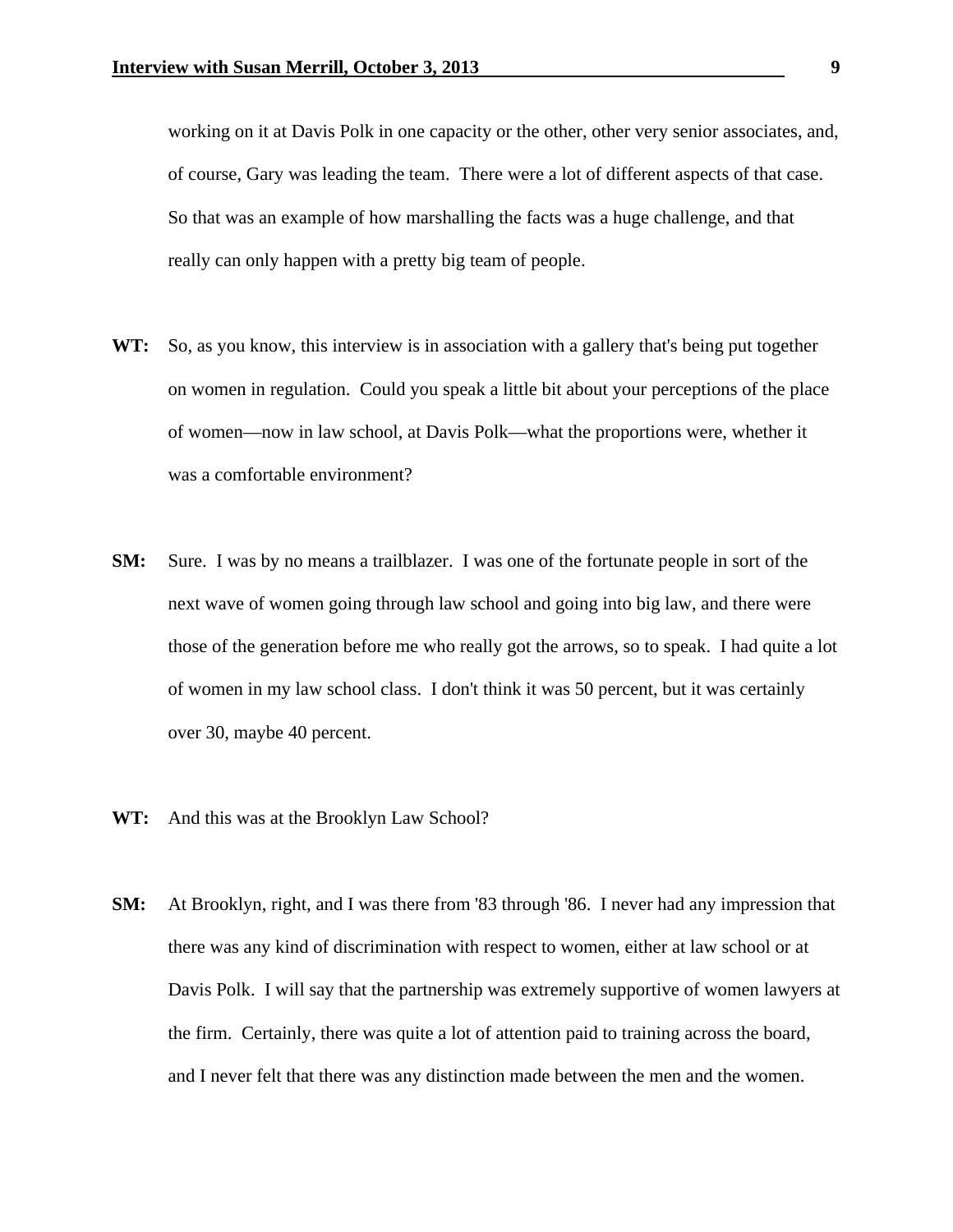There were not as many women partners as male partners, for sure, when I became a partner in 1994. There were two women litigation partners, and I know that Karen Wagner is still there. I'm not sure Laureen Bedell is still there; I can't recall. But those two women were already partners in the litigation department when I made partner, so I was the third.

 There was some talk about how I was the first woman who made partner in the litigation department without having to be a senior counsel first. And so there was some talk about, well, if you're a woman you might not be on the same seven-year track, but I did not think that was the case. It wasn't the case for me; it wasn't the case for many women who came after me. So I think that was just sort of serendipitous that both Karen and Laureen had been senior counsel for a time. And certainly I felt that the fact that I made partner with my class—in other words, I wasn't held back because I had been out on maternity leave for five months the year I was up for partner—I felt that there was no discrimination whatsoever about being a woman in this profession, certainly not at Davis Polk.

 I have not really experienced a lot of that, even with people outside of the law firm that I was at. I never really felt that there were people who were trying to bully me from the other side because I was a female. It hasn't been my experience at all.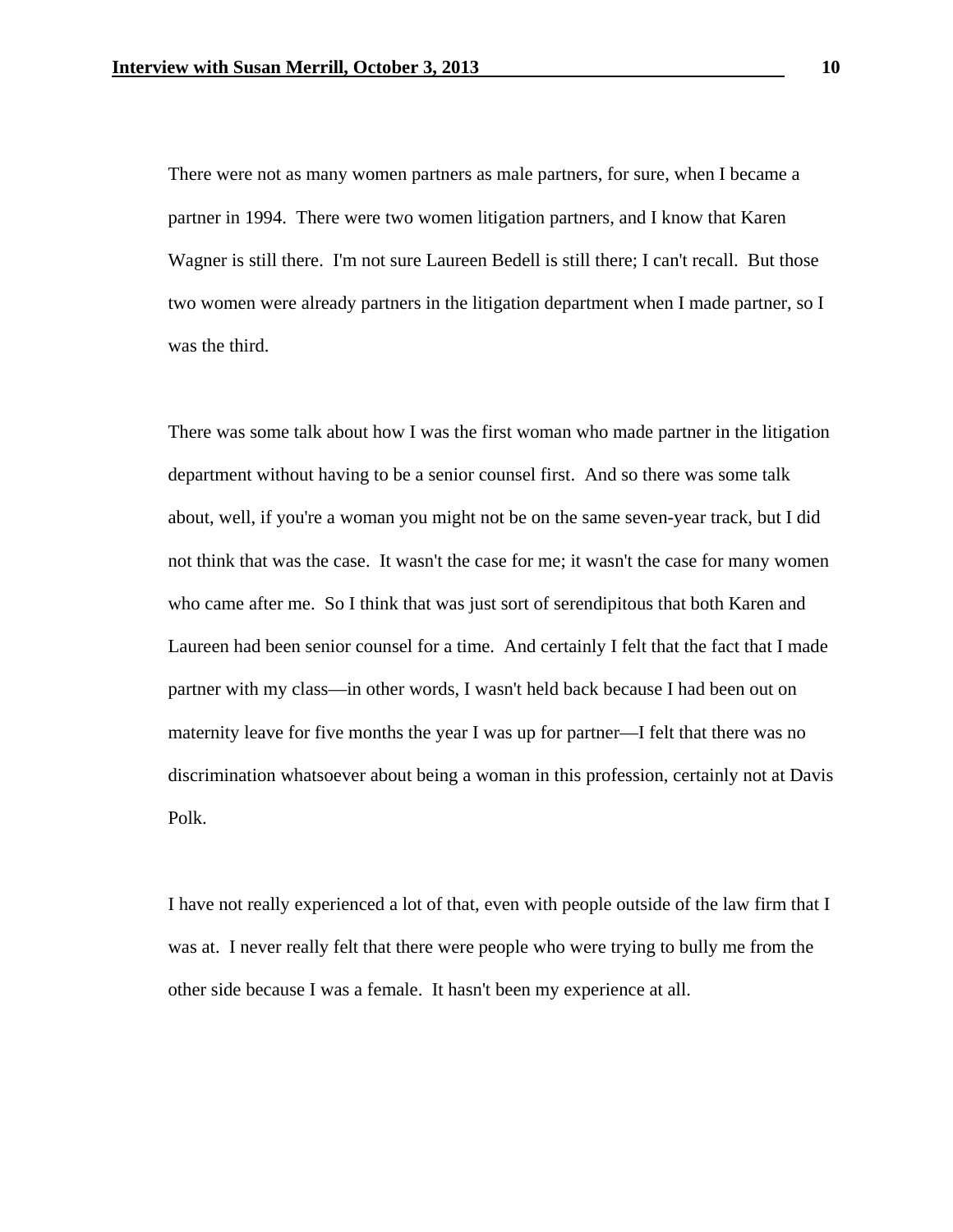- **WT:** That would've been one of my questions later on, is being in enforcement and dealing with the world of Wall Street and the very aggressive personalities that are there, whether that would affect that. And evidently not so much.
- **SM:** I didn't feel that way.
- **WT:** No? Okay. So were there any trends in the sorts of cases that you had in your time at Davis Polk? You were there for seventeen years, from 1987 to 2004. And so, of course, you're dealing with a lot of trends in the broader world, the rise of the Internet, for example, obviously then the dot-com bust, Sarbanes-Oxley and so forth. So do you have any particular perception of things that changed over the time that you were there?
- **SM:** Well, certainly all of those things that you mentioned influenced the type of cases we were seeing and the types of things that were being investigated coming out of the SEC. There was a big focus, as I mentioned, on accounting issues when the dot-com era took off and then exploded. There were many cases that had to do with what those financials looked like and whether those were the subject of either round-trip transactions that were being done with other companies to make revenues look better. We were involved in a number of those kinds of investigations.

 I remember, in particular, a company that we represented out in Silicon Valley who was caught up in an investigation where the Justice Department and the SEC were investigating AOL's revenues, because online advertising was very new at the time, and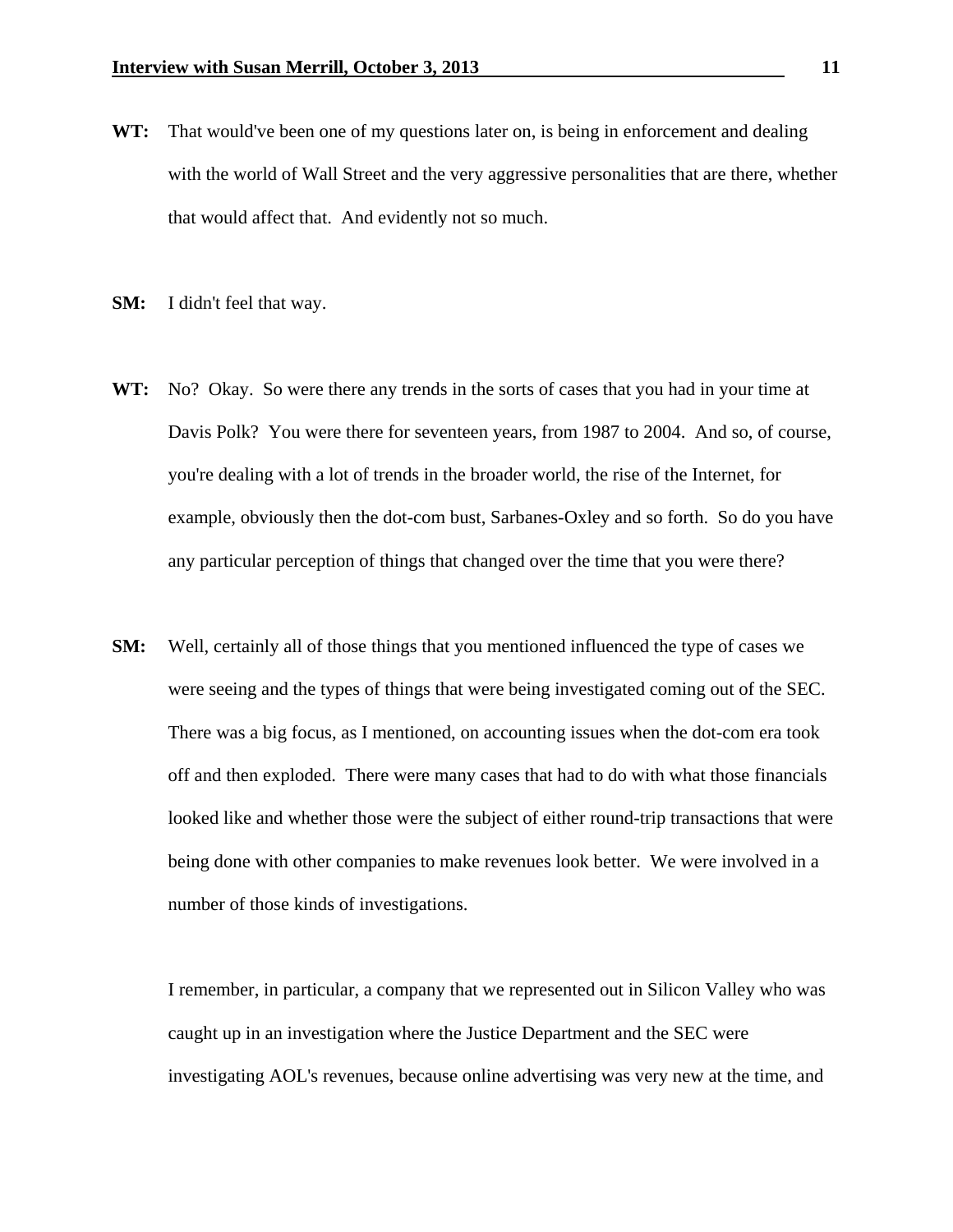how one recognized revenue from online advertising was a new area in accounting. And there was a very serious investigation in which several companies and some individuals were charged with making up transactions to make those revenues look better, and how, exactly, and when should revenues be recognized in that very new world of online advertising. So that's kind of an example, I think, of the changes in the world always find their way into the cases that the SEC is investigating.

- **WT:** When you went to the New York Stock Exchange in 2004, of course that was in the wake of a lot of the criticism broker/analyst conflicts of interest. Did you deal with cases like those when you were at Davis Polk?
- **SM:** Yes, I was involved in the research analyst conflict-of-interest cases. I represented one of the large broker-dealers in those investigations. As you may recall, that was a matter that involved several regulators getting together and investigating the conduct across Wall Street. In fact, there was an agreement that certain regulators would take this set of firms and another regulator would take the other set of firms, but that the facts would form the basis for actions by all the regulators.

 So the firm that I represented was being investigated by the NASD, but the settlement that arose out of that was not just with the NASD, but was also with the New York Stock Exchange and the SEC. That was somewhat unique at that time, I think, a way that it was approached. When I went to the New York Stock Exchange, one of the matters that I worked on there, a couple of the cases in the first couple of years I was at the New York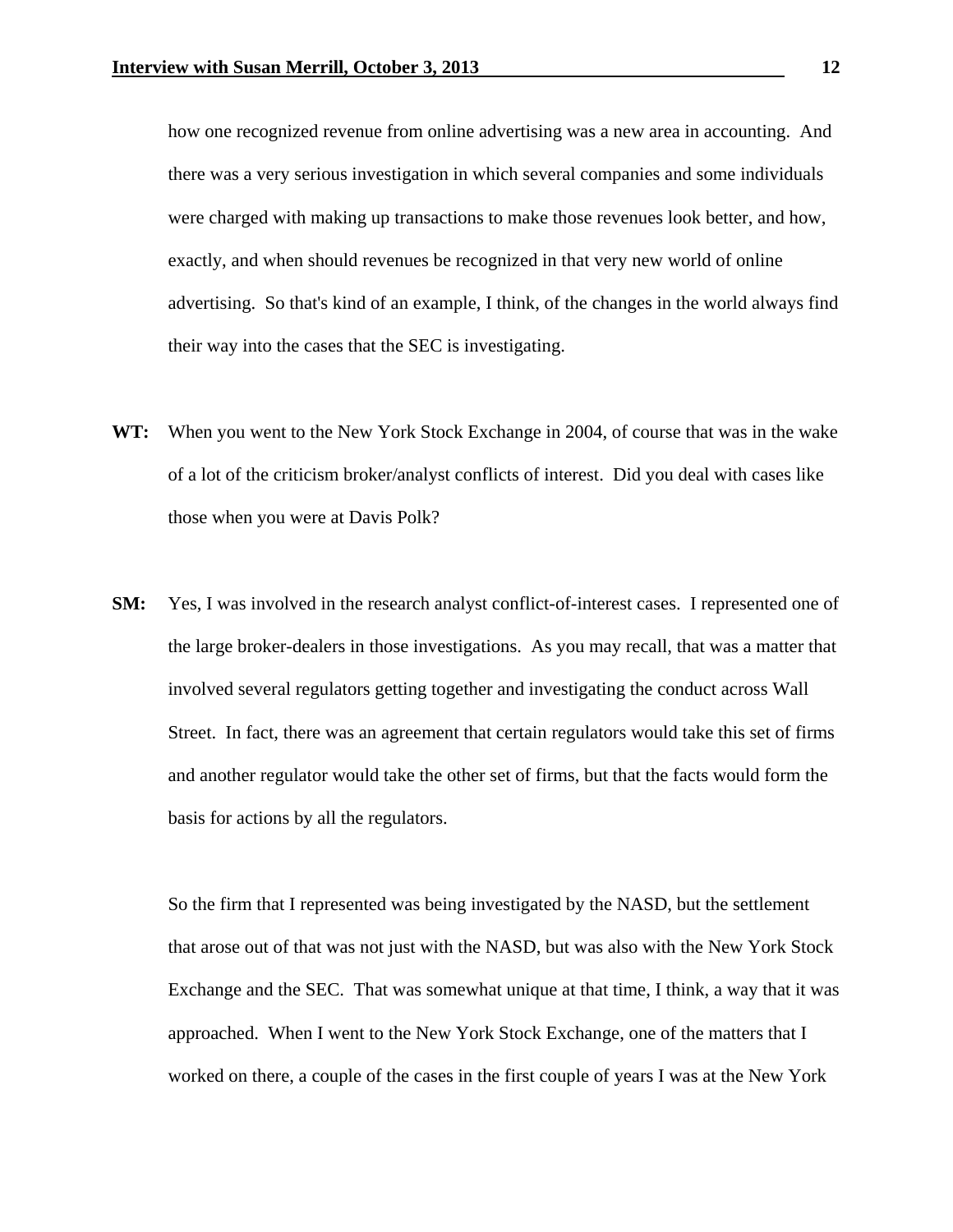Stock Exchange, involved how firms were complying with the global settlement that came out of those research analyst conflict of interest cases, because there were quite a lot of prohibitions on what research analysts could and couldn't do, what investment bankers could and couldn't do with research analysts, disclosures that needed to be made on the research itself. And so that was, from a regulatory perspective, once I became the head of enforcement at New York Stock Exchange, I worked on those matters.

- **WT:** I'm just kind of curious. Of course, both you and Linda Chatman Thomsen were both very prominent in the enforcement community at the same time, and you were both at Davis Polk. Did you know her?
- **SM:** Absolutely, yes. In fact, we worked together on a couple of matters. I remember the first deposition that I took, Linda was sitting next to me. She was senior to me so she was a bit of a mentor to me, having been at the firm longer than I was. Of course, she left to go to the SEC not too long after I made partner. I can't remember exactly the year that she left, but soon after I made partner, she went to the trial unit, and then, of course, over to Enforcement and became the head of Enforcement. She and I had the pleasure of working together on one large set of cases, the auction rate securities cases, when she was the head of Enforcement for the SEC and I was the head of enforcement at FINRA.
- **WT:** Did you have any other mentors, either in law school or at Davis Polk? You mentioned, of course, Gary Lynch, Linda Thomsen just because I asked about it. But I may as well give you the opportunity to add others, if you like.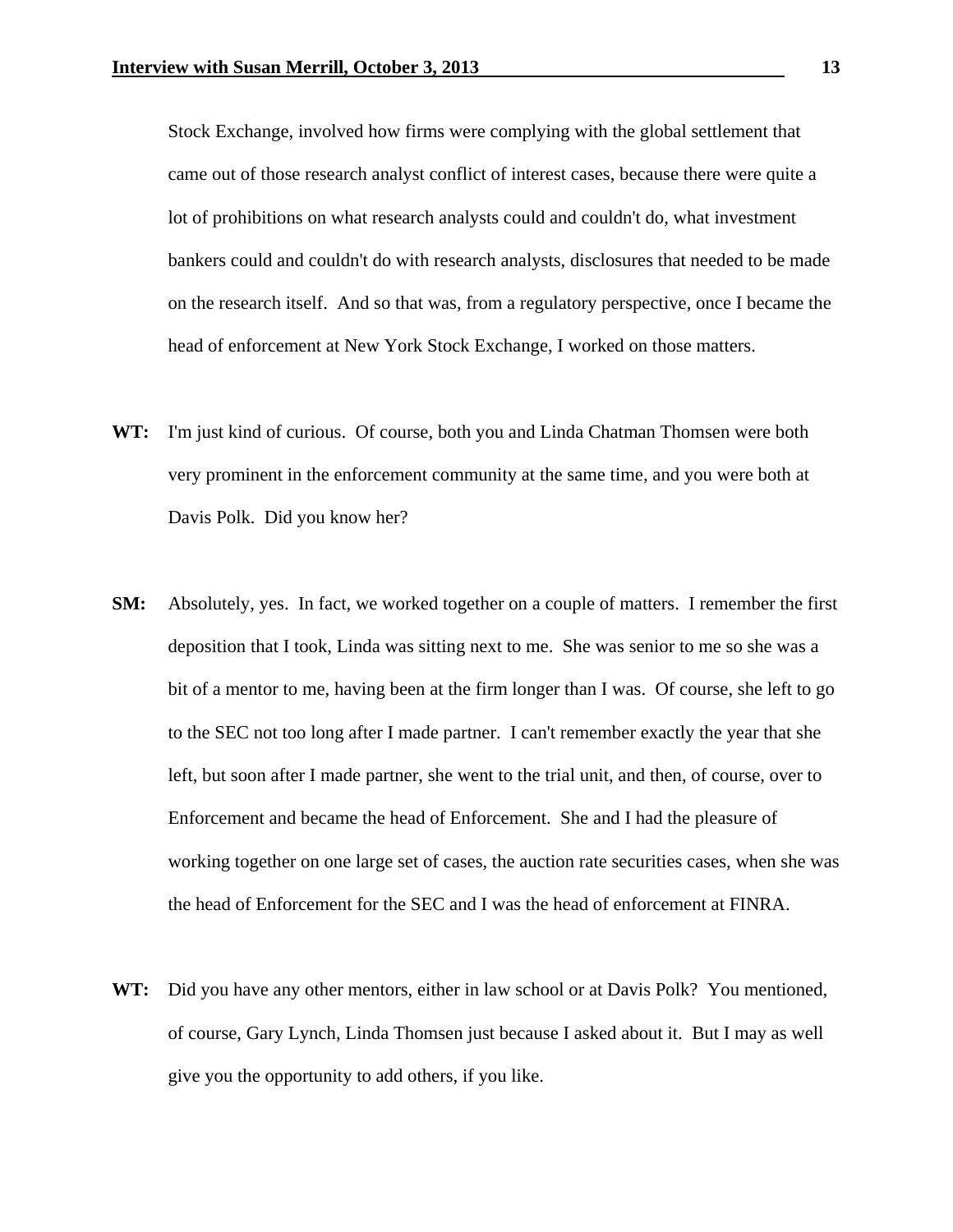**SM:** Sure. One of the people who was very influential in my career at Davis Polk was Bob Fiske. I worked with Bob when I was a relatively junior associate, first and second years that I was at the firm. He was also very influential in my personal life, I will say, because he very much valued his time with his family. When I had come back from maternity leave after having my first child, he made a point of talking to me about how important it was to make time for family and to try to get home to see your kids before they go to sleep. And that was, I thought, really quite impactful for me coming from him, who was such an excellent lawyer and so well respected, but yet here he was giving me advice about how to have that career, but also how important it is to maintain your family.

 The other thing that Bob was really instrumental in terms of my career is how much he talked about—and also, of course, led by example—in terms of doing government service, and how that is a service to the government and to our country and the markets, but also can make you a better lawyer. He had done so much of that, and he was one of the people, in addition to Gary Lynch, who also talked to me about it quite a lot, who was instrumental in my deciding to become a regulator.

- **WT:** Had you thought about it for a long time before you ultimately went over to the New York Stock Exchange?
- **SM:** I had been thinking about it for three or four years, yes, at least that. I left in 2004. I remember starting to talk about it with Gary and with Bob in the late '90s. Some of it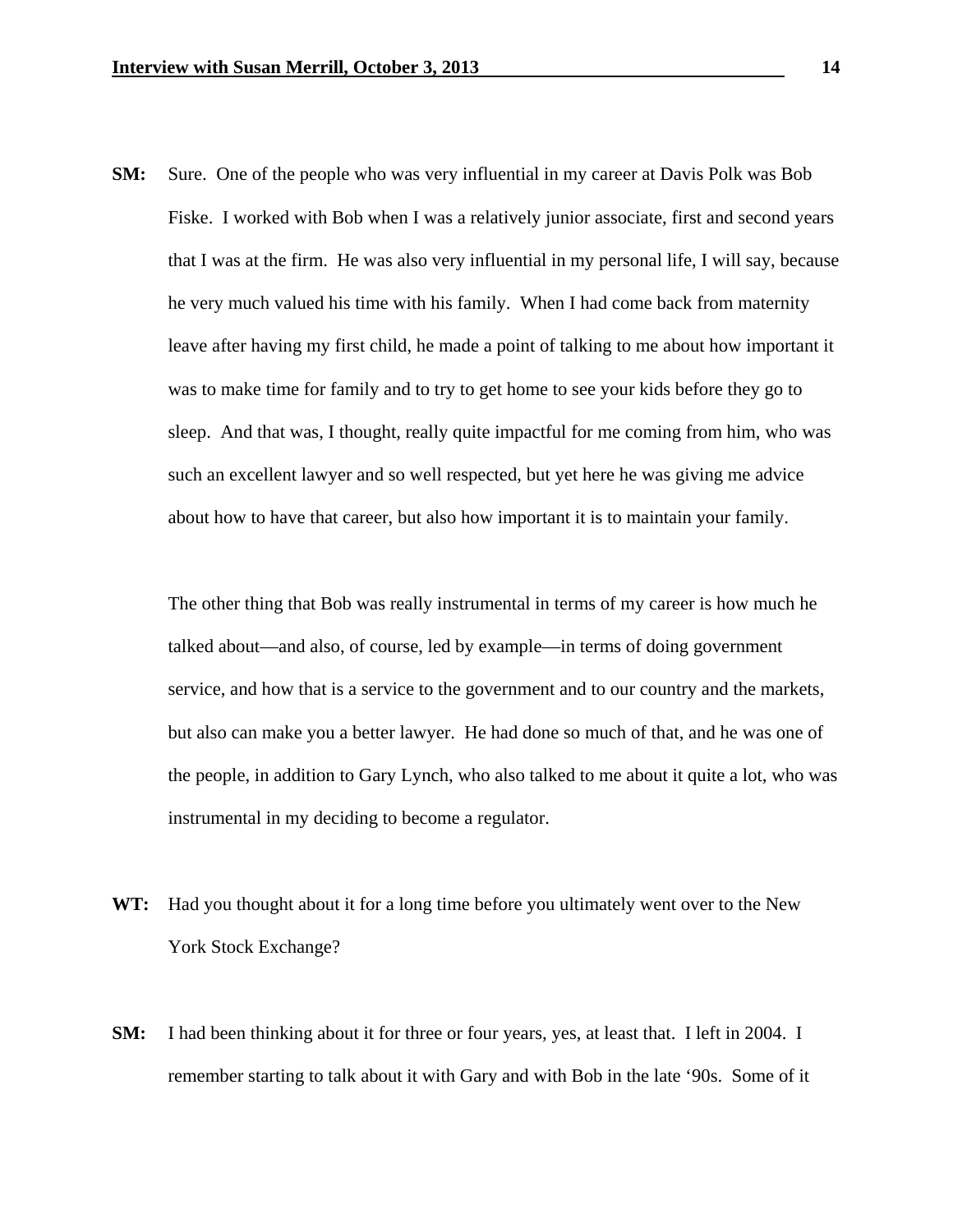actually had to do with whether I wanted to move. There were positions that I could have applied for outside of New York, particularly regional offices of the SEC, but, because of my family situation, I decided to hold off and hoped to find something that was local. And so, fortunately, that did come about for me.

- **WT:** So was it unusual, when you did take that position, for somebody who had been purely in private practice to that point to take a position within a regulator?
- **SM:** I don't think so. I think there is a fair amount of people who decide at some point in their career, if they haven't done it when they were first out of law school or quite junior as lawyers, that they are going to do it at some point in their career. That was my path. I had gone right from a clerkship into Davis Polk. I had actually considered, when I was very junior at Davis Polk, after a couple of years, going to the U.S. Attorney's Office, which a lot of people at Davis Polk had done in that sort of second year or third year time frame. But that is when I had first started working with Gary Lynch, and I was enjoying that so much and didn't want to do it. So I don't think it's unusual. There are different ways people do it. Some people do it when they're very junior, some people do it later.
- **WT:** How about at that level of director? You were brought in at a very high level at the New York Stock Exchange. Was that unusual, from private practice?
- **SM:** Well, I don't know that it was unusual for New York Stock Exchange. I think you see, now, at the SEC, people coming in from private practice to become the head of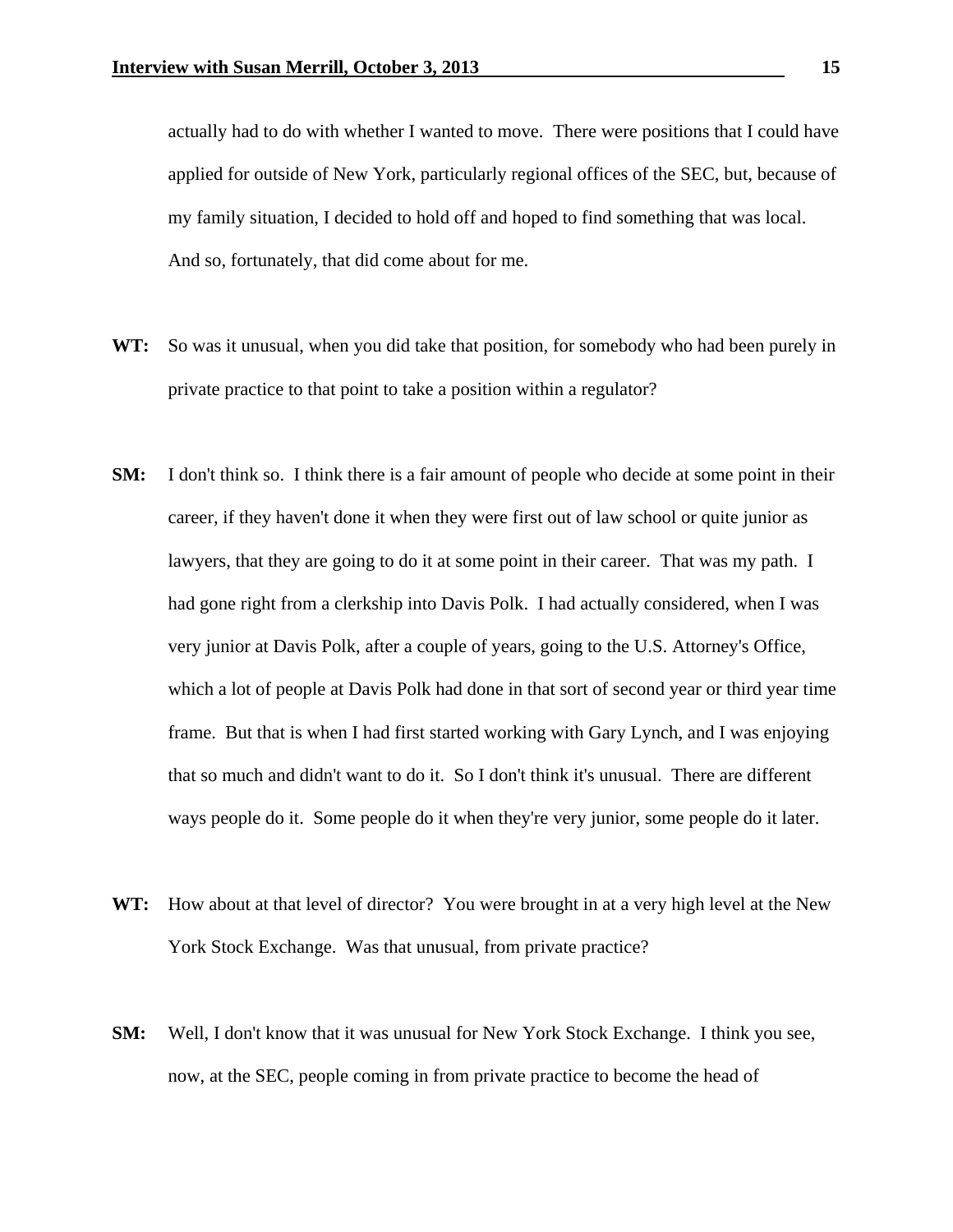Enforcement. That just very recently happened. And I think that having had a long experience in securities enforcement, both as an associate and as a partner, helped me in taking over that role at that senior level.

- **WT:** So, just to put me in the world of private practice and working on SEC enforcement issues and other regulator enforcement issues, how many people would there be in various law firms at your level who would've been as prominent as you are? I'm phrasing that question in such a way that I'm asking you to toot your own horn, I guess. But just to give me a sense of the work.
- **SM:** I've been involved in this field now for quite some time. Twenty years, I guess, since I really first started doing it as a young associate. And it's a relatively small world, we all know each other pretty well. Folks, both in Washington and in New York, primarily, who do this kind of work, many, many of them are SEC alum in one way or the other, and some of them have done that and then gone to law firms and become partners at law firms. Others have gone the other way. I couldn't venture a guess of how many people that would be, but it's a relatively small group of lawyers.
- **WT:** So could you tell me the circumstances about your move to the NYSE specifically?
- **SM:** Sure. I knew Rick Ketchum because Gary Lynch and I had done a big project for NASD when they bought the American Stock Exchange. And that's how I became acquainted with him, and also with Mary Schapiro and Elisse Walter. They were all at NASDAQ,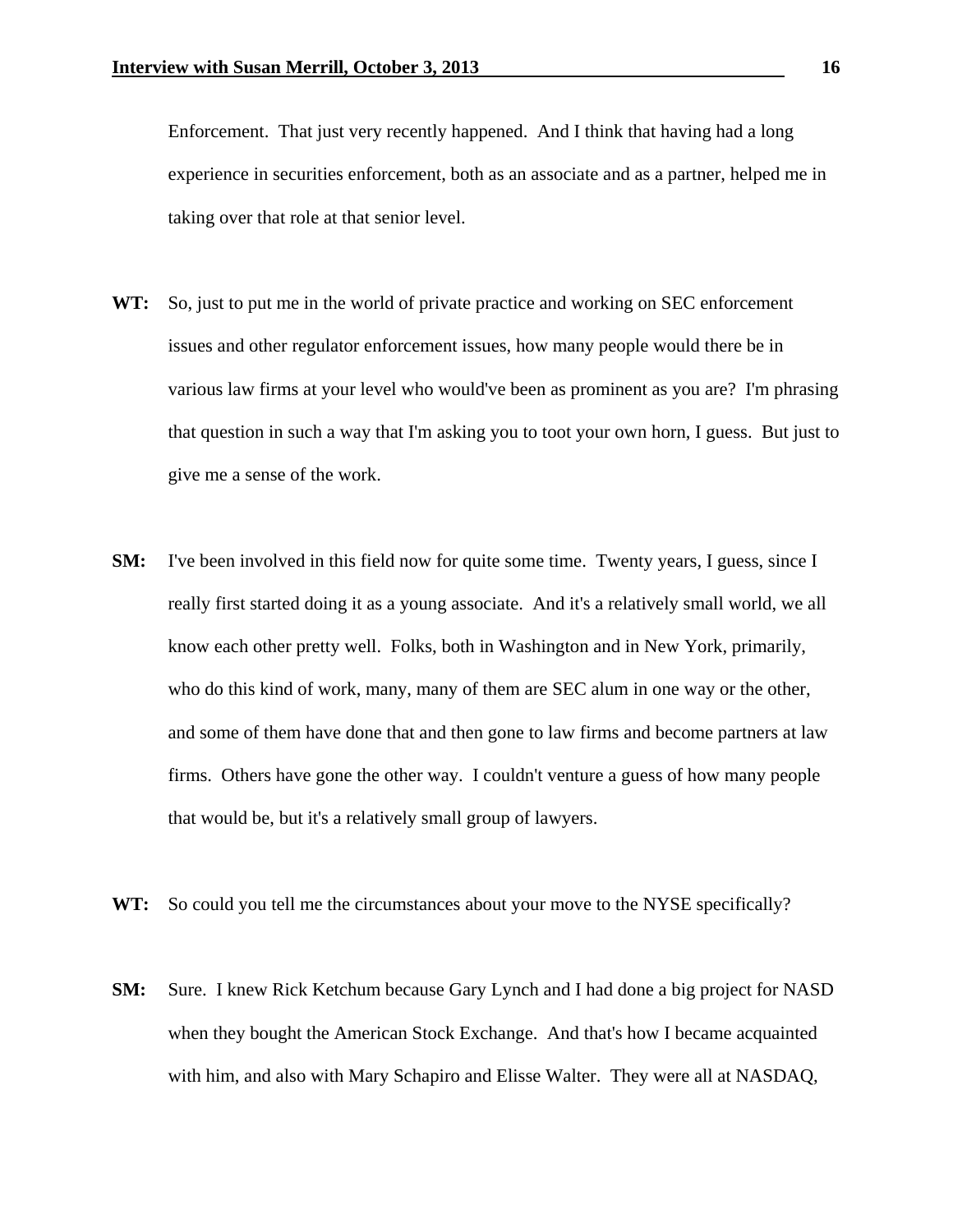NASD, NASD Regulation at the time, and I met them in that way. As I'm sure you know, Rick went to Citigroup and was the general counsel there at CGMI, and then he had been asked to come in and become the first chief regulatory officer for New York Stock Exchange after the reorganization of that entire institution when Dick Grasso stepped down.

 So he knew me. We knew each other from this assignment that we had worked on relatively recently. I think he knew that I had been considering some work in a regulatory capacity, and he asked me to go to breakfast. We discussed over breakfast that he was looking for a new head of enforcement. Dave Doherty, who had been there for, I believe, nearly twenty years in that role, was retiring. I thought it was a very, very intriguing offer. I thought about it over the weekend, and accepted the offer.

- **WT:** And, of course, these are very interesting times at the Stock Exchange. Rick Ketchum is brought in with a whole new team, I guess, with a mandate, if you will, to beef up the regulatory efforts there. Now, of course, I've also seen that David Doherty had originally come in as, I don't know if protégé is the right word, of Stanley Sporkin. So what was your perception of the situation there at the Stock Exchange? What were the priorities, in your mind?
- **SM:** Well, I never worked with Dave Doherty. I had cases in front of him and his enforcement team when I was in private practice, and, of course, I met him during the transition. He was extremely gracious and helpful to me as I was starting in that role, or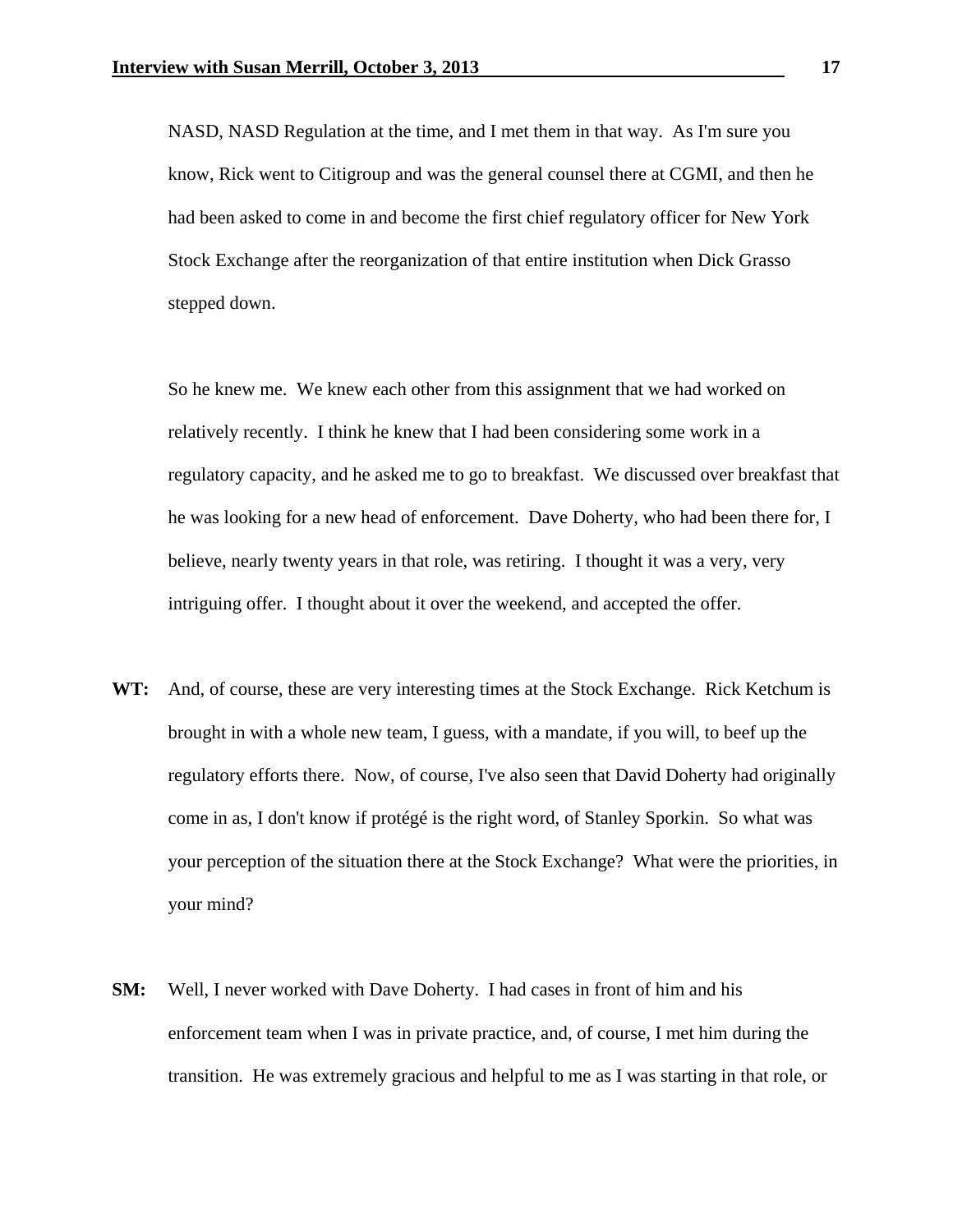getting ready to start in that role. I think there were issues relating to the specialist cases. I actually had worked on specialist cases when I was in private practice.

- **WT:** This was the front-running?
- **SM:** Yes. I had represented one of the large specialist firms. In fact, the settlement had just gone through a few months before Rick reached out to me to offer me this position. So that particular investigation, I think, put a spotlight on regulation at New York Stock Exchange and how could a practice such as this be occurring on the floor of the Stock Exchange allegedly for years without there having been scrutiny of it. So the organization was under a microscope.

 And so one of the things that I think Rick wanted to do was to bring in new leadership and start to show the world that this was a very good regulatory organization, and any black eye that it may have suffered from that one investigation –

- **WT:** This is the Dick Grasso investigation?
- **SM:** Well, this was the investigation relating to the specialists.

**WT:** Oh, the specialists.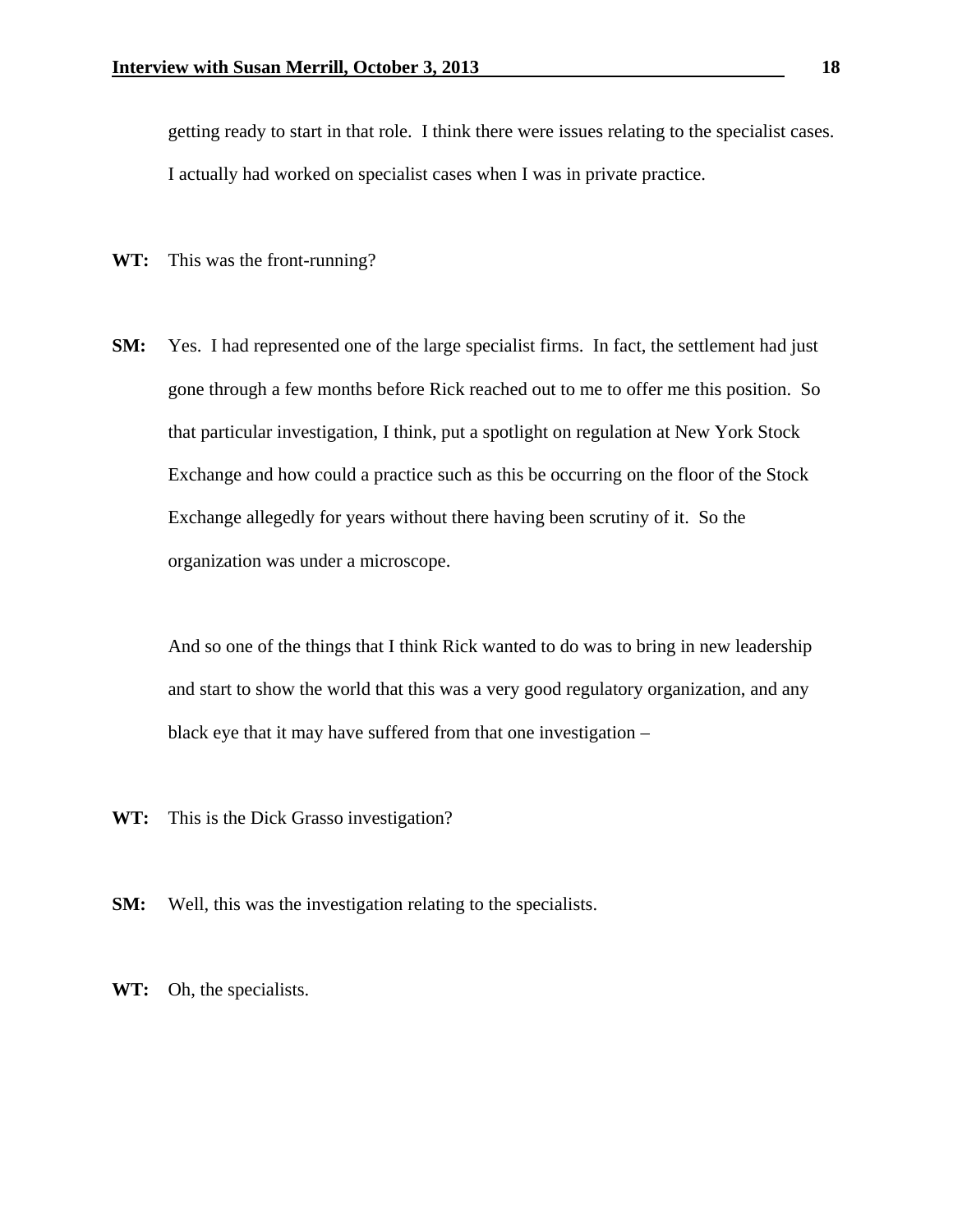- **SM:** It shouldn't be a mark against the whole program. There were a lot of extremely talented and dedicated people working in the regulatory department, many of whom stayed on and worked for me and for the other new leadership in the regulatory program. The Dick Grasso resignation was really a separate issue that had more to do with governance, not so much the regulatory side.
- **WT:** Right, that's what I would think. Yes, we interviewed Robert Marchman at one point, and he was saying that, in his perception, the office prior to the reorganization had not actually felt undue pressure from the higher governance of the Stock Exchange. But, of course, you were operating in a reorganized organization.
- **SM:** Correct. I never worked there under that older regime. But having talked with the people who had worked there, they also felt, people who became my direct reports, that there was not undue influence by the business side on regulation, and that was a misperception maybe that was painted perhaps mostly in the press. But nevertheless, having a very strict segregation of those duties, at a minimum, I believe, helped in terms of appearances, and having a reporting line—Rick's reporting line, was to the board, not to the CEO—I think, underscored the independence of the program, which is important.
- **WT:** Now, of course, this is also in the period when Eliot Spitzer is moving very aggressively against Wall Street on his end. Did you have much in the way of relationship with what his office was doing?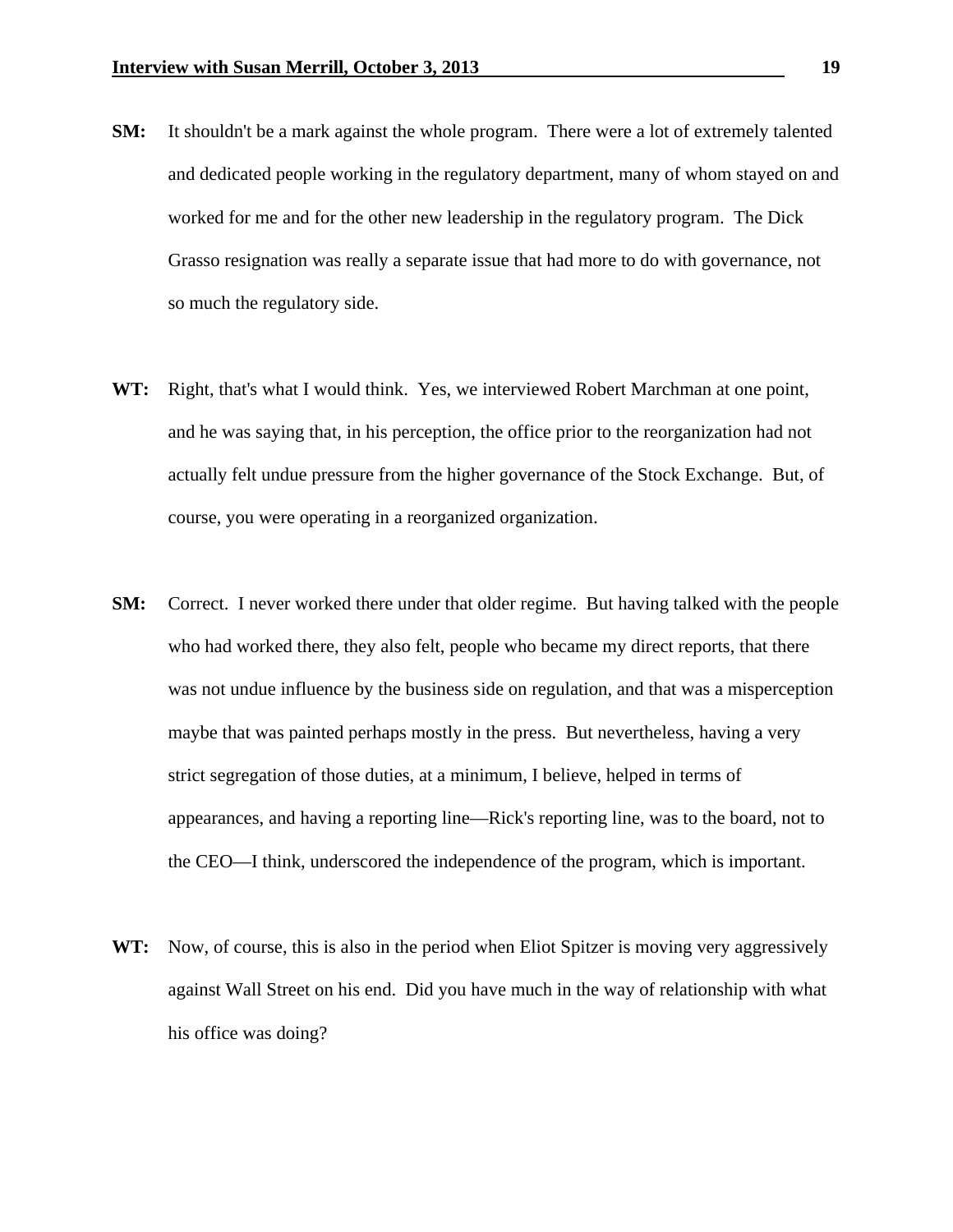- **SM:** Yes. Well, of course, Spitzer had started out with the research cases, and that was while I was still in private practice. His office was instrumental in the market timing cases, which had begun before I went to the New York Stock Exchange, but continued for quite some time. We did coordinate with his office, his investor protection unit, on many cases. For a time, that unit was run by David Brown, who was a former colleague of mine from Davis Polk. Eric Dinallo was in that position for a while, and he and I came to know each other and worked closely together. We coordinated, shared information, sometimes announced cases together, sometimes did things separately, but we had a good relationship with that office.
- **WT:** And you were part of a group there also that was very cohesive for a fairly long period of time, moving into the FINRA period. We've mentioned Robert Marchman, but also John Malitzis came in at that time. We spoke last month with Grace Vogel, actually. So, was there a sense of it being a gang, so to speak? That might be too facetious.
- **SM:** Well, we did have a very good organization that Rick had put together when he came in. I think Grace Vogel and I started within a couple of days of each other. Robert Marchman, when I came into the enforcement department, then became the head of the market reg program. So the three of us were the heads of the three major areas: the exam program, the market regulation program, and the enforcement program, all reporting into Rick. We were a tightknit group. We had a joint mission, if you will. And so, the transition over to FINRA was a little jarring at first. And, of course, I'm sure you know that Robert Marchman's group didn't come over right away. That happened years later.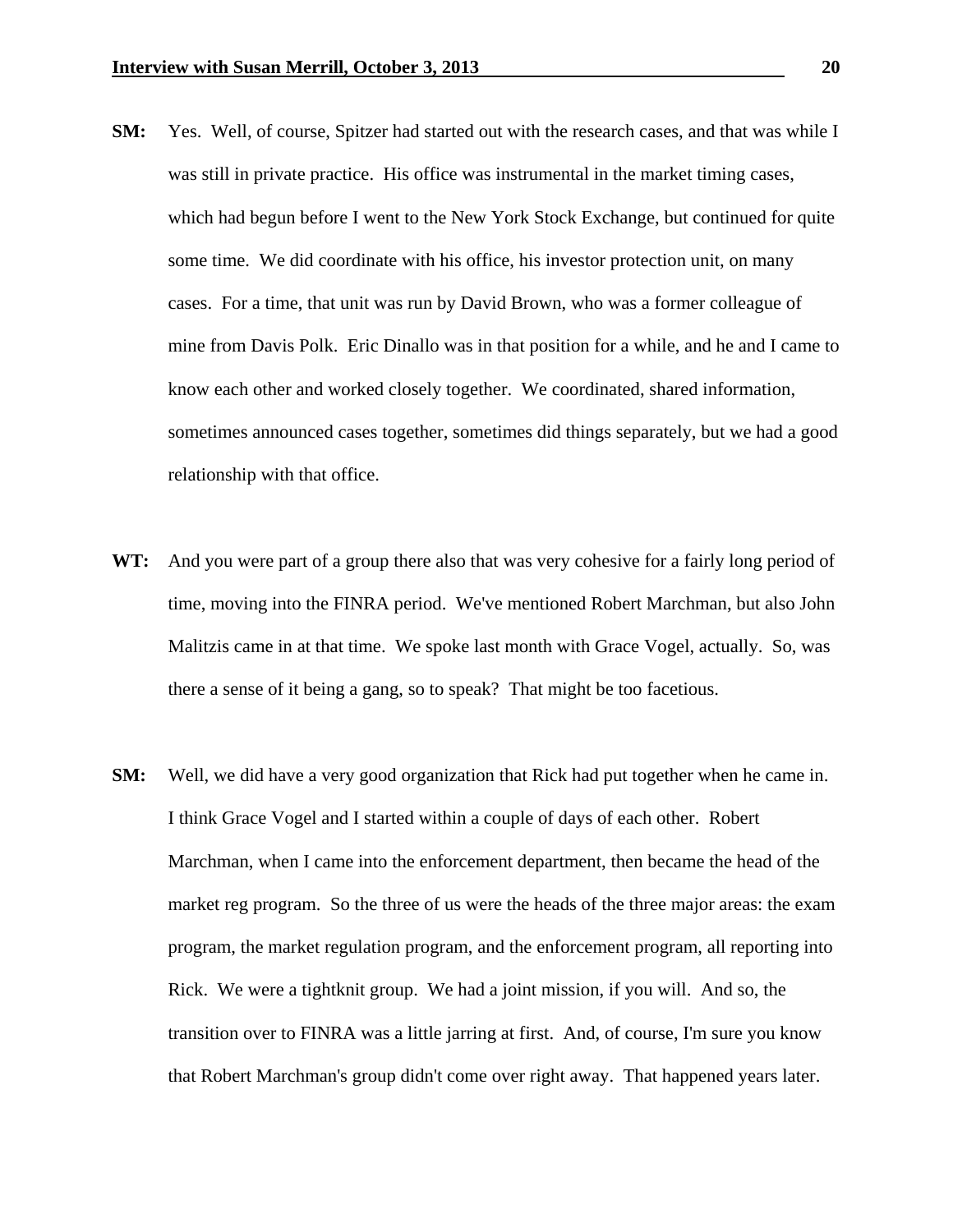So that was another very interesting time in my career, and one of the biggest challenges that I faced was really being part of a merger. It's funny because I brought a number of cases when I was at the New York Stock Exchange that were based on firms having breakdowns in their controls because of mergers that had happened. And during those mergers, things started to slip through the cracks and the way people used to be doing it didn't get transferred, and there were all kinds of operational issues that arose from those mergers. Then I got to experience being part of one of those mergers, and I became a little more sympathetic.

- **WT:** So why don't we talk in a little bit of detail about some of the kinds of cases that you had been dealing with in enforcement. I mentioned that last month I was speaking with Linda Chatman Thomsen, so we were talking about things like small-cap stock, optionbackdating, insider trading, of course. Was there an overlap in the kinds of cases that you would've been seeing with the SEC, or was the division of responsibilities, did that create distinctions in the kinds of cases that you saw?
- **SM:** A little of both, I would say. The SEC and FINRA, and also New York Stock Exchange, have concurrent jurisdiction over the brokerage industry. Of course, the SEC's jurisdiction expands to listed companies, public companies and investment advisors, et cetera, but as it relates to the brokerage industry, registered broker-dealers, the jurisdiction is concurrent. However, I thought one of the big services that the SROs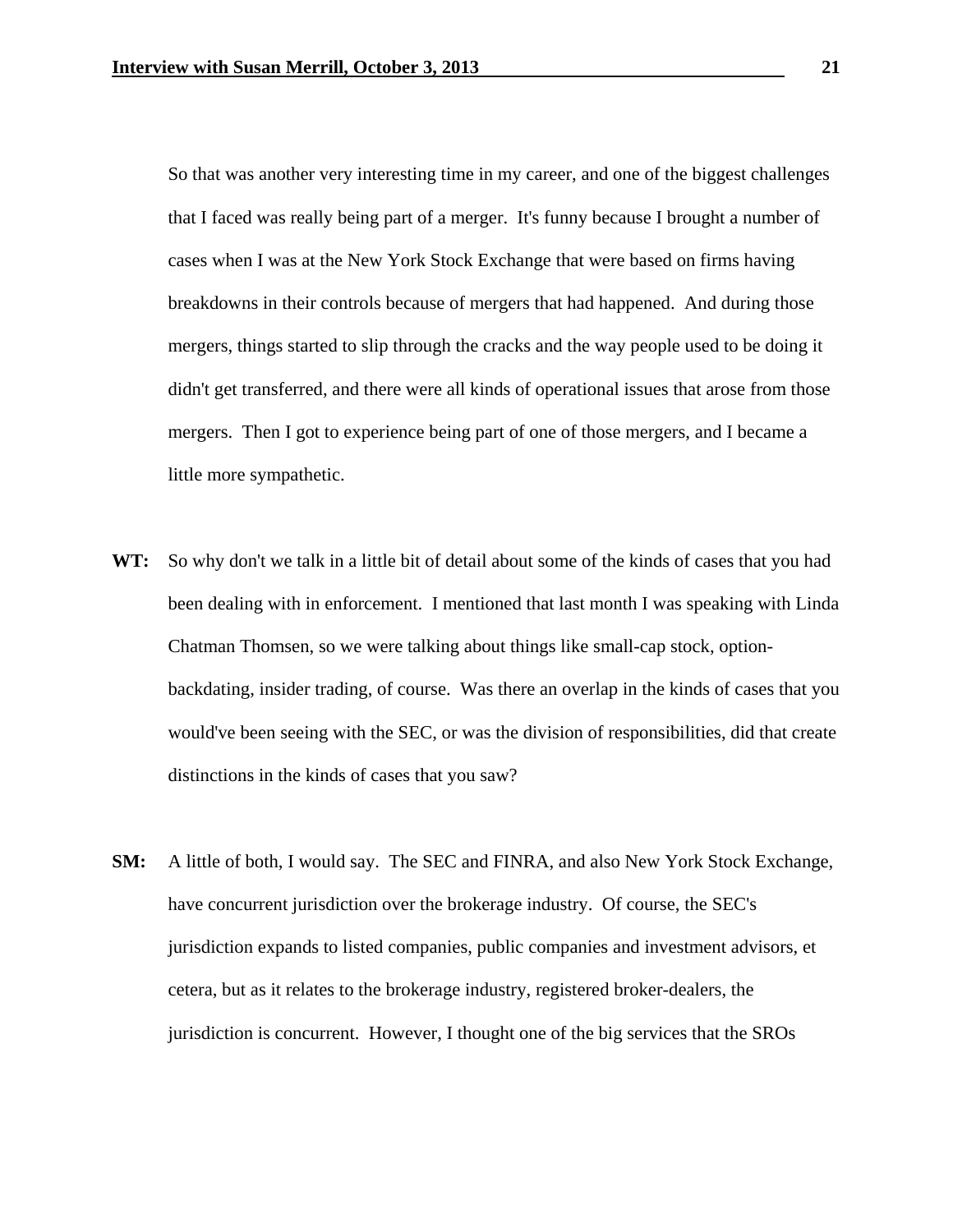played was to bring the cases that the SEC couldn't, not because they didn't have jurisdiction, but because of the resource issue.

 So one of the things that I think we were the most proud of both at the New York Stock Exchange and at FINRA was our dedication to bringing small cases. A great percentage of the cases that we brought in both organizations were one broker/one customer cases. That's not something that you would often see the SEC doing, but they're extremely important, not only to the one customer who's affected by the one broker, but also to send a message to the whole industry that just because you're a smalltime cheat, don't think you're going to get away with it. So that is one difference, I think.

 The other thing is that at FINRA and the New York Stock Exchange, we focused a lot on sales practice cases. Some of that came out of the exam program that both New York Stock Exchange and then FINRA had of going into firms every year, in some cases, and looking at the way they were selling products to the public. That resulted in a lot of cases that were unique to those two organizations and that the SEC didn't focus on as much.

 So, for example, we brought a lot of mutual fund cases. As I'm sure you know, that is an instrument that most of America is invested in. The cases that were brought by FINRA in those areas such as breakpoints, NAV transfer cases, cases that affected the fees that individual investors were paying to buy mutual funds that were unfair or that were not in accordance with the disclosure documents, when they shouldn't have had to pay a fee to move from one fund to another, or to roll over from one fund to another within the same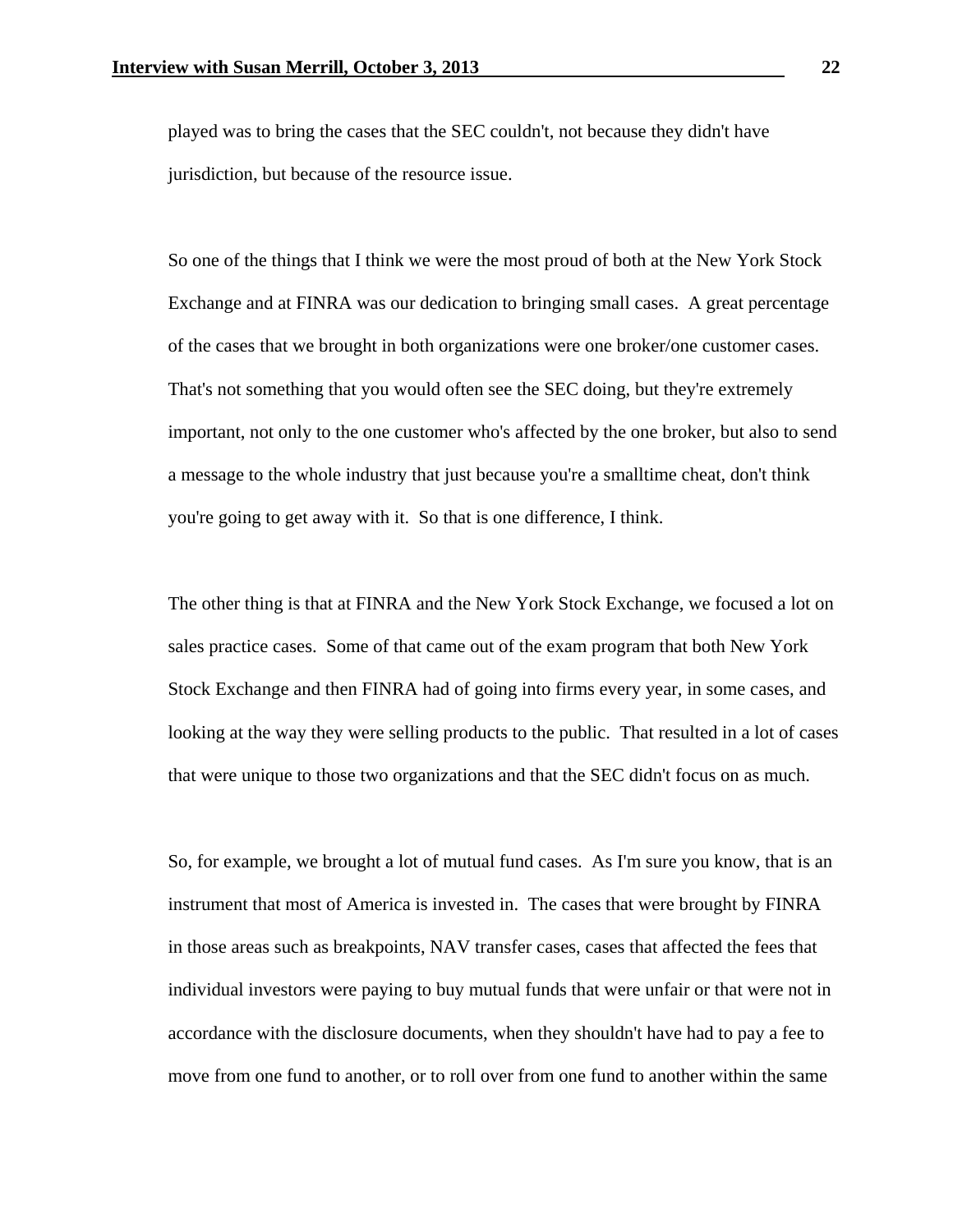fund family. Or they should have been given a breakpoint after they purchase a certain quantity, that they weren't getting, that was a big focus. It's an example of a sales practice issue. Some of the cases that we brought in that area resulted in millions of dollars of not just fines, but restitution to customers who were paying fees that they probably didn't know they weren't supposed to be paying.

 We also focused a lot on other products such as variable annuities, that were often sold inappropriately, unsuitable type of products. The rules of the SROs, of both FINRA and the New York Stock Exchange, allow for prosecution of a company or an individual for violation of what they call just and equitable principles of trade. The SEC does not have an equivalent. Most of the SEC cases in this area would have to be brought as a fraud. And so, by the SROs having a just and equitable principles of trade rule, we were able to get at things that were hurting investors, particular vulnerable investors, elderly investors, that sort of thing, that we wouldn't have been able to make out a fraud case on, but still had a dramatic impact on investors.

 Structured products was another big focus. Particularly after the financial crisis starting in 2008 and beyond, so many investors saw their 401(k) earnings drop dramatically, and they were vulnerable to brokers who were selling things that really weren't suitable. And, in many cases, we found the brokers themselves didn't understand the products, leveraged ETFs, inverse ETFs, reverse convertibles, something called knock-in puts, that were promising high yield in a very low-yield environment, and where people were trying to make back money that they had lost when the markets collapsed. But, in many cases,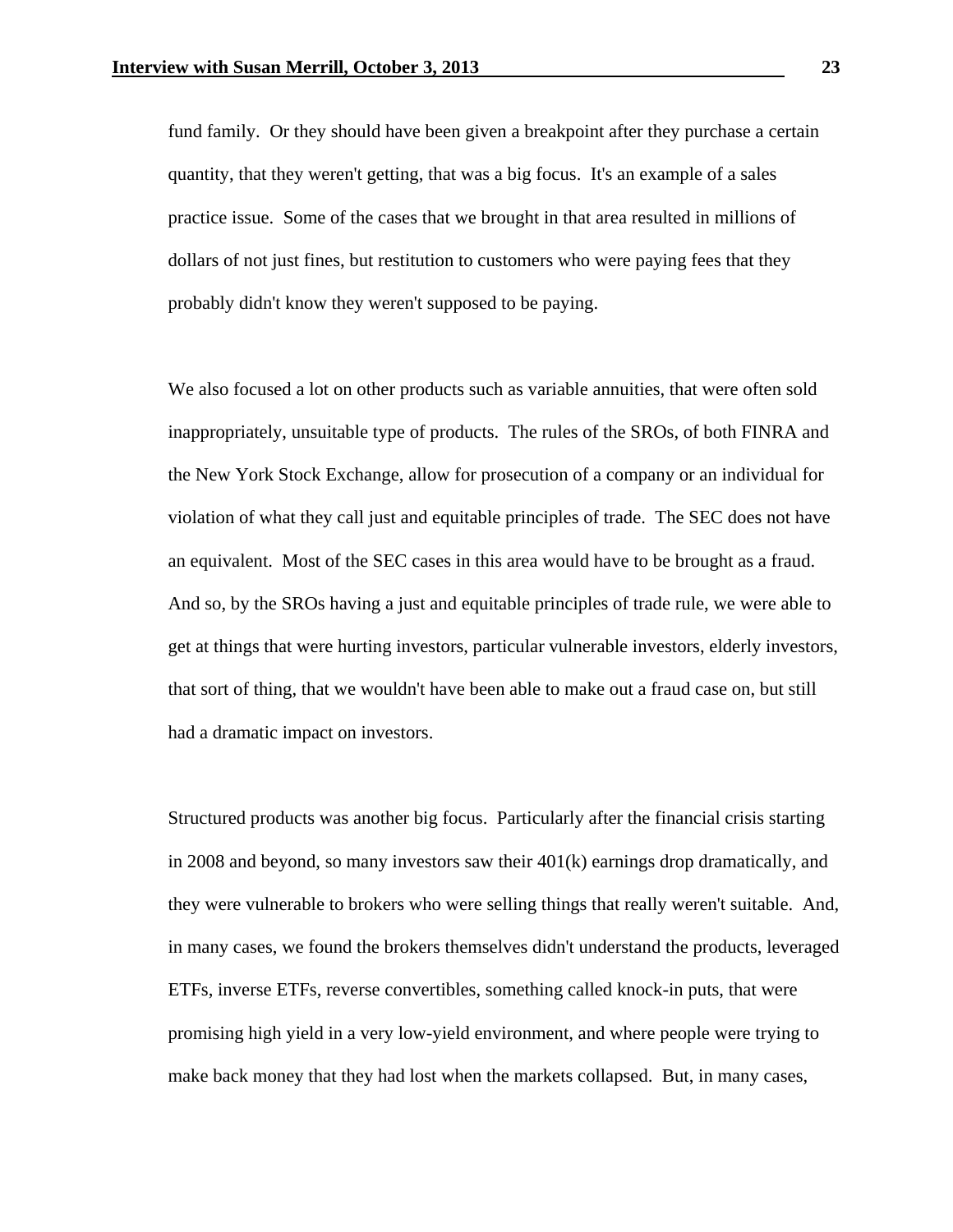those resulted in even further losses to the customers. So we focused a lot on those kinds of issues. In some cases we did overlap. I think auction rate securities is probably one of the most notable examples.

- **WT:** Yes, I wanted to be sure and ask you about those in particular.
- **SM:** Yes, so the auction rate securities cases, well, of course, the market seized up in February of '09, I believe.
- **WT:** Sounds right.
- **SM:** In February of '09. We started looking into those, as did the SEC and also the New York Attorney General's Office. I think that was a good example of how FINRA can take an area where the SEC is already involved, but still do something that's not just a piggyback, or not just piling on, if you will, by bringing the same action against the same firms.

 When those markets seized up and the brokers who had been underwriting those securities to begin with failed to provide liquidity, failed to be the bidders in those auctions, there were millions of people whose money was trapped. They weren't losing their money; they just couldn't get access to it. So the SEC and the AG's Office brought some big cases. I think Citi was the first one. There were a number of others that were really focused on the big broker-dealers who were doing the underwriting of those instruments to start with.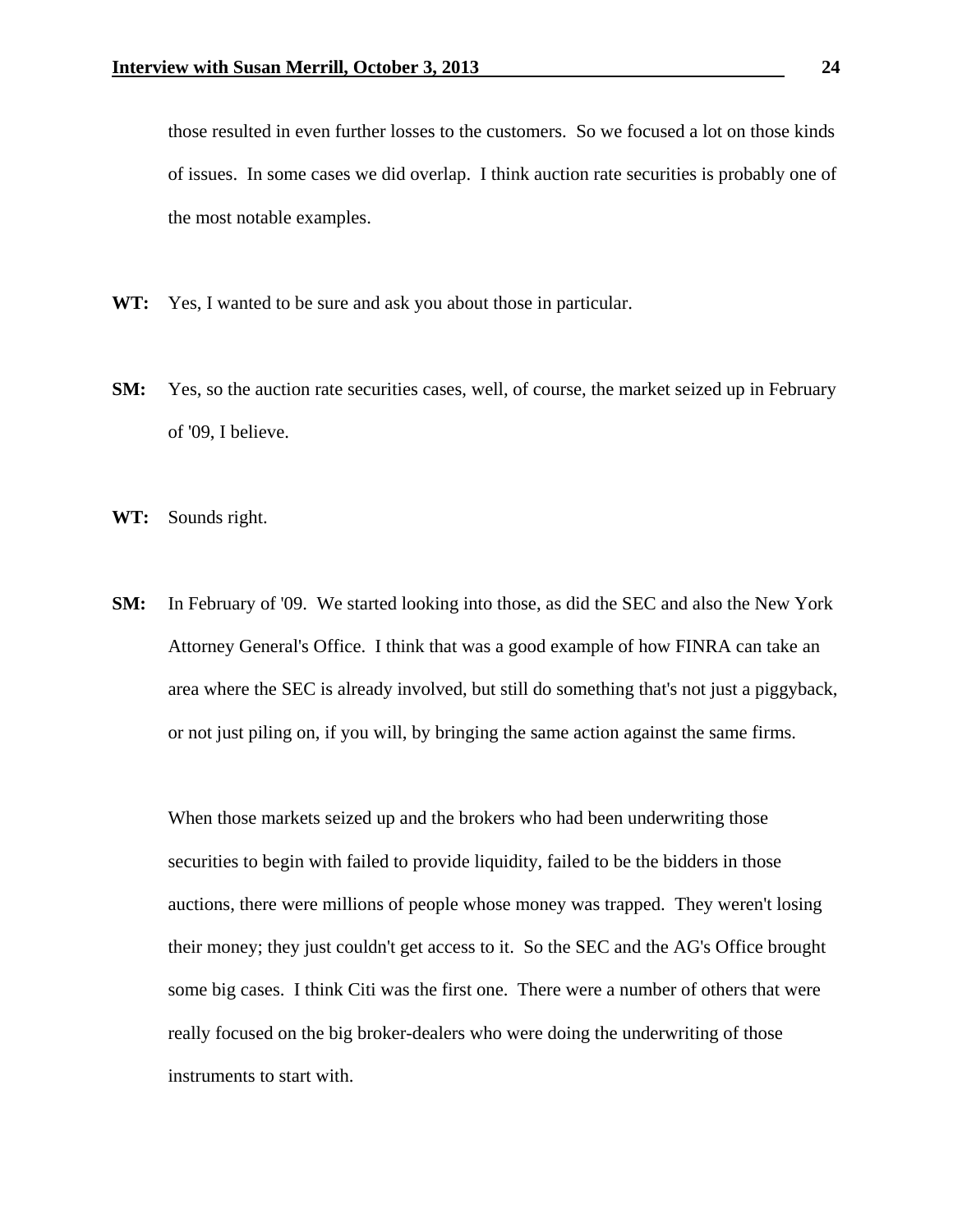FINRA decided to focus on some of the downstream, smaller broker-dealers who were merely selling the products, who had not been involved in the underwriting. But what happened is, because FINRA got involved in that way, there were twelve more firms that were brought into settlements. There was over, I think, \$1.3 billion more of liquidity provided back to customers that wouldn't have been provided that liquidity from the bigger settlements if they had brought from a downstream broker-dealer.

 Those cases were brought really using the advertising rules that FINRA has, which are unique to FINRA. There's not an equivalent in the SEC. But we found that the way the product was being marketed, and the materials that the firms were using to market the product, were not fair and balanced, and that's the standard under the advertising rules, whereas under SEC rules, it would have to be materially misleading or something of that order. So I thought that was a good example of our working together.

- **WT:** Yes, my understanding is that they were being sold, essentially, as a cash equivalent, almost.
- **SM:** Correct. Yes. They were being sold as a cash equivalent. I remember at the time saying, "If your broker's trying to tell you that this is a cash equivalent, it's probably not, because there really is no such thing." The reason that it was paying a slightly higher interest rate than a money market, or than you could get by depositing it in your bank account, is because of that risk. But the risks were not being made plain to the investors. We found,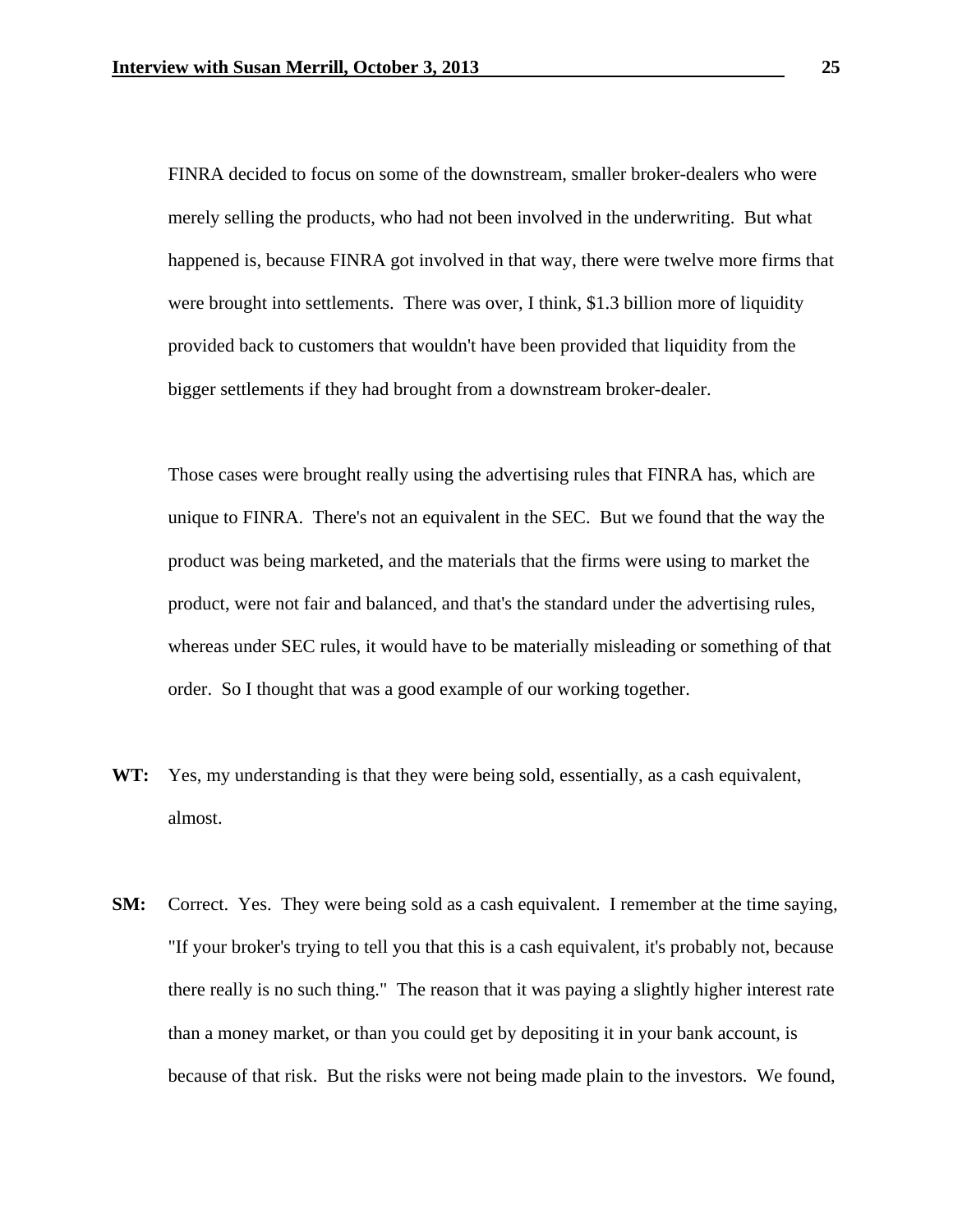by looking at the advertising and the marketing materials that the firms were using, that they were deficient in terms of pointing out those risks.

 That was a matter where Jim Shorris, who was working with me at that time at FINRA— I think his title was executive director of enforcement at FINRA—he led a group that went in and did a very swift investigation of these twelve firms, and we employed some techniques that allowed us to get to the endgame quickly. That was really because of the fact that there were so many investors that were complaining that they didn't have access to their money.

- **WT:** Was that the main thing enforcement-wise in the aftermath of the financial crisis that you could address? Of course, so much of it is economics, and there are, of course, very complex products involved, but that don't necessarily deal with frauds or other things that one could enforce, per se.
- **SM:** Yes, I think that that is primarily what we focused on. A lot of the cases that you still see being brought by the SEC that are coming out of the financial crisis have to do with mortgage-backed securities and other instruments that were primarily being sold to institutional investors, hedge funds, or other very large institutional investors. At FINRA, we were more focused on products that were being sold to retail investors, and that's why we were focusing on things like the structured products that were being sold to retail: variable annuities and other products.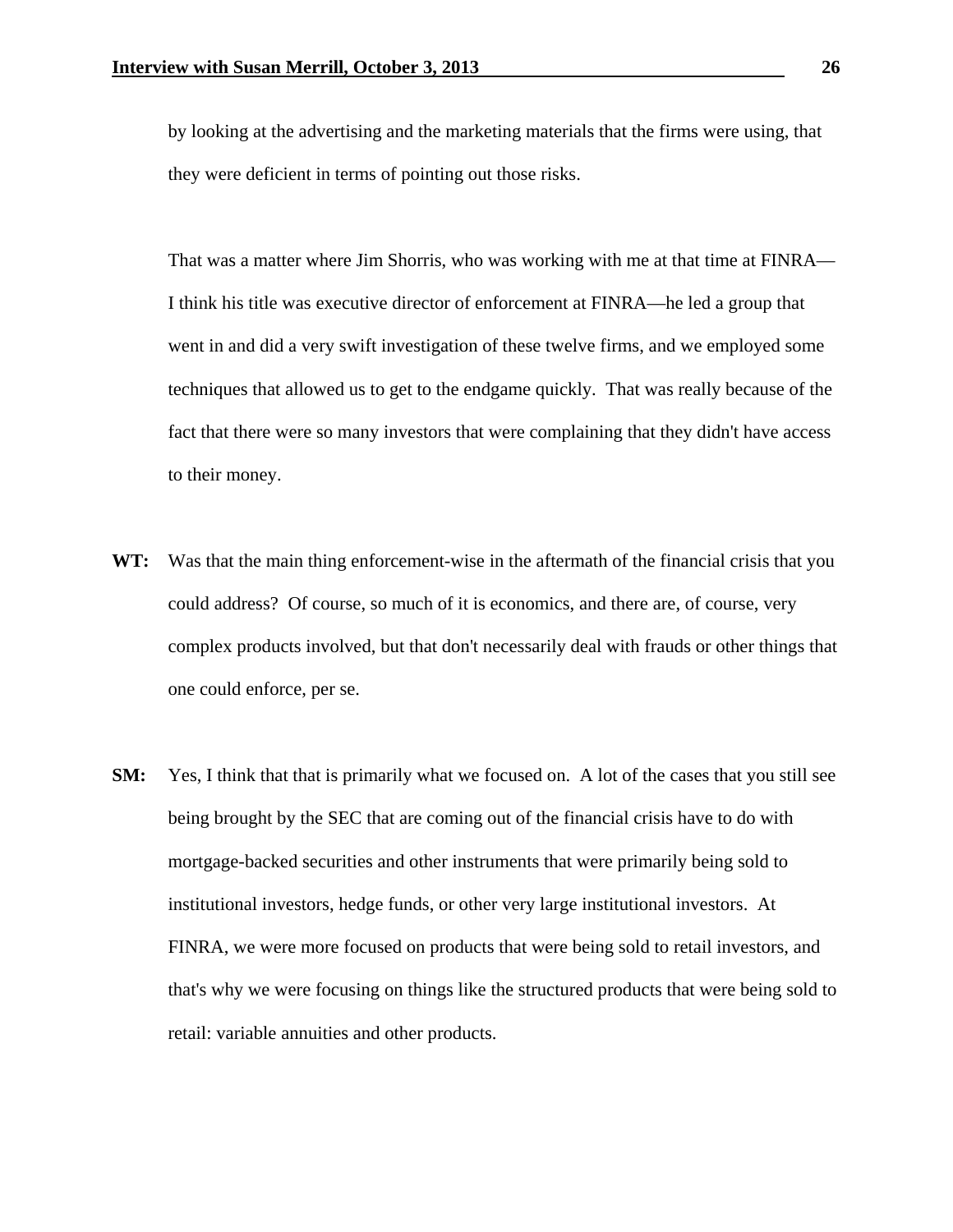Even, we got into a situation where there were a lot of private placements and Reg Dexempt companies that brokers were selling. We brought a series of cases against broker-dealers where they did not have enough reasonable inquiry by the broker to make sure that this private placement that they were selling was anything other than a shell. So those were the types of things we focused on.

- **WT:** When we spoke to Rick Ketchum, he praised you for the complexity of the cases that you were bringing. Could you talk a little bit about the complexities in this period? Did it have mainly to do with the complexities of some the products that were being sold, or was it other things as well?
- **SM:** Yes, I think the products, for one thing, and we also tried to look broadly at an area and not just the first firm that we found, but to say: well, if this is going on in this firm, could this be going on in other firms throughout the country? So one of the practices that we implemented was bringing a case, and, at the same time, putting out a notice to members, or what was later renamed regulatory notices, explaining what we had found, and then sweeping out to do an investigation of others in the industry.

 So that—for example, the private placement in Reg D, the penny stock, and unregistered offering cases that we brought—a big case was brought, a regulatory notice was put out that put everyone on notice, if you didn't already know, this is the type of compliance program you should be having, due diligence. And then started to investigate where that took us with other firms.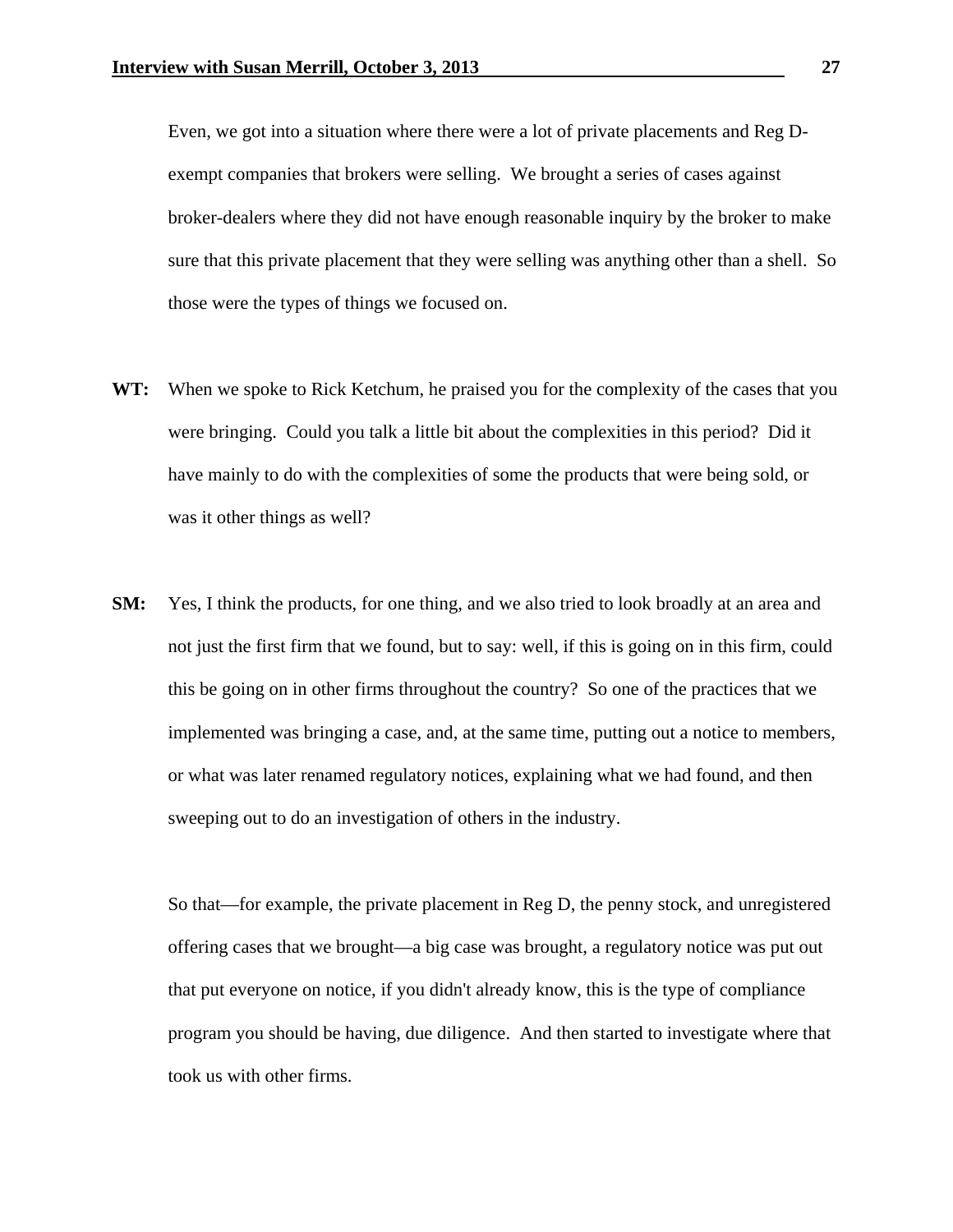That took a lot of coordination. There are seventeen regional offices that FINRA has throughout the country. That was a big difference from the program at New York Stock Exchange, which was on three different floors of one building in lower Manhattan. So when we had these larger task force-type cases, we used the resources in all seventeen of the district offices, and had enforcement people in each of those offices, as well as exam staff, working together to look into what was going on. In some cases, the products themselves were very difficult to understand, and in some cases it was just a matter of really trying to amass the facts from so many different companies at one time.

- **WT:** Did you find that in pursuing things in a systematic way and putting out notices, that it encouraged self-reporting?
- **SM:** We tried to encourage self-reporting. That was one of the things that I did when I was at New York Stock Exchange was put out a memo on credit for cooperation and information. When we became FINRA, within a year or so of joining those two programs together, we put out another notice on cooperation because NASD didn't have one. I wish I could say that it worked in those bigger industry-wide cases. I'm not sure that it did. But it did result in a lot of people arguing to me that they needed to get credit for cooperation because of something that they had done after we had started our investigation.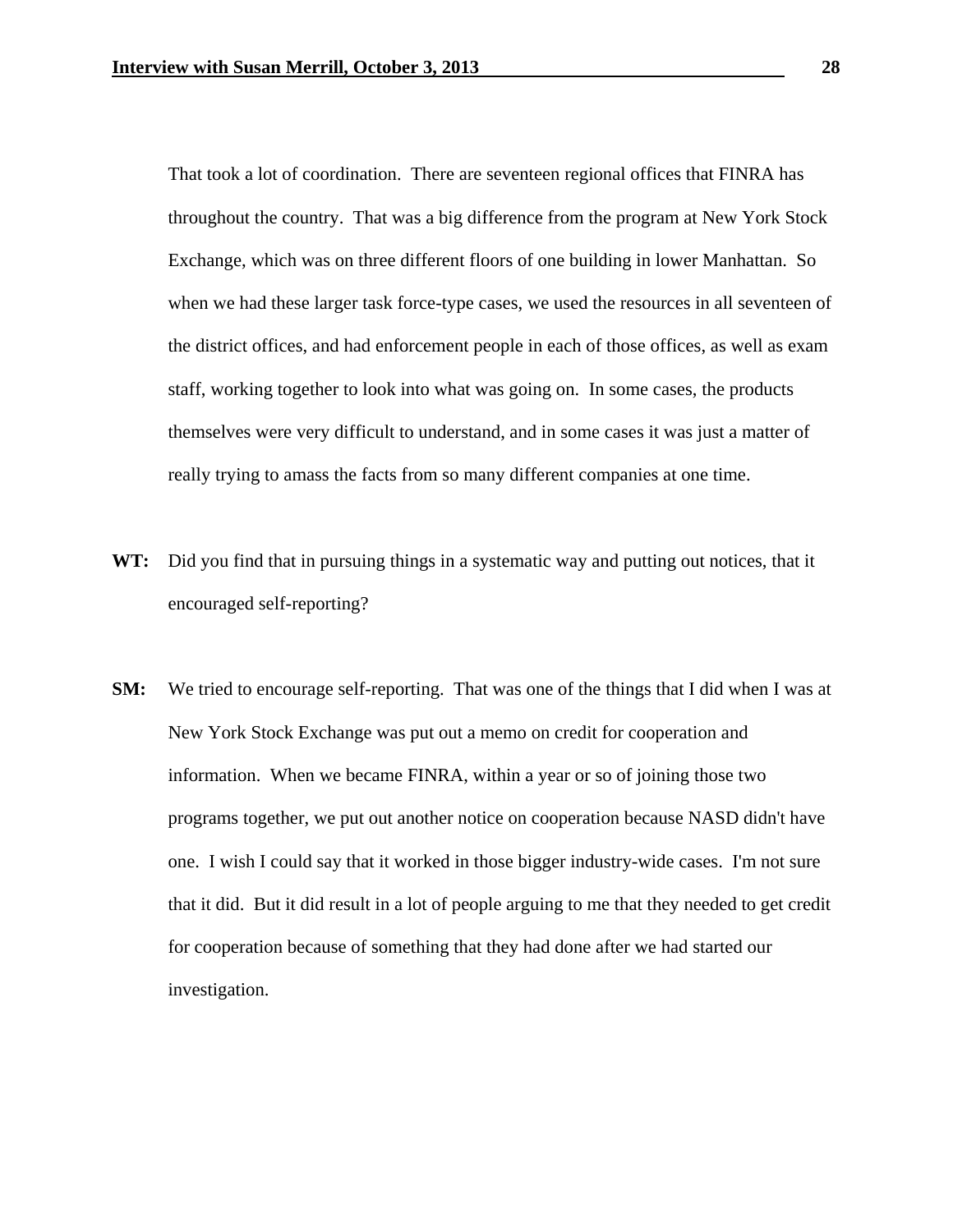- **WT:** Right. So in expanding, I guess, when you became FINRA to, well, beyond the stock exchange, what particular difficulties did you find were involved in that?
- **SM:** Well, I mentioned one already. I think one of the big issues was geographic diversity. We had a program that was pretty tightknit at New York Stock Exchange, all of us together on a couple of floors. One of the big challenges was trying to not only integrate an entire program that was sitting in New York with a big program that was sitting in Washington, but then to also bring together all of the enforcement staff that was working in each of these regional offices. And, in some cases, the regional enforcement staff was quite small. In one office, there was one person. I believe that was in Seattle. But other offices were bigger. Chicago, for example, had a pretty large enforcement staff.

 Another challenge, I think, was trying to get everyone on the same page programmatically about what we were going to do about certain substantive cases, case issues, procedural issues. Credit for cooperation is an example of that. One of the things that I brought over from the New York Stock Exchange was a practice called the Disciplinary Advisory Committee. That committee, once we went to FINRA, was a group of senior level enforcement people from the various enforcement centers throughout the country, that would get together and discuss some of the big cases that we were about to make a decision on in terms of charging.

 I thought it was very important to do that so that we would become one department. I didn't like the idea that a broker-dealer that encountered FINRA in Atlanta would be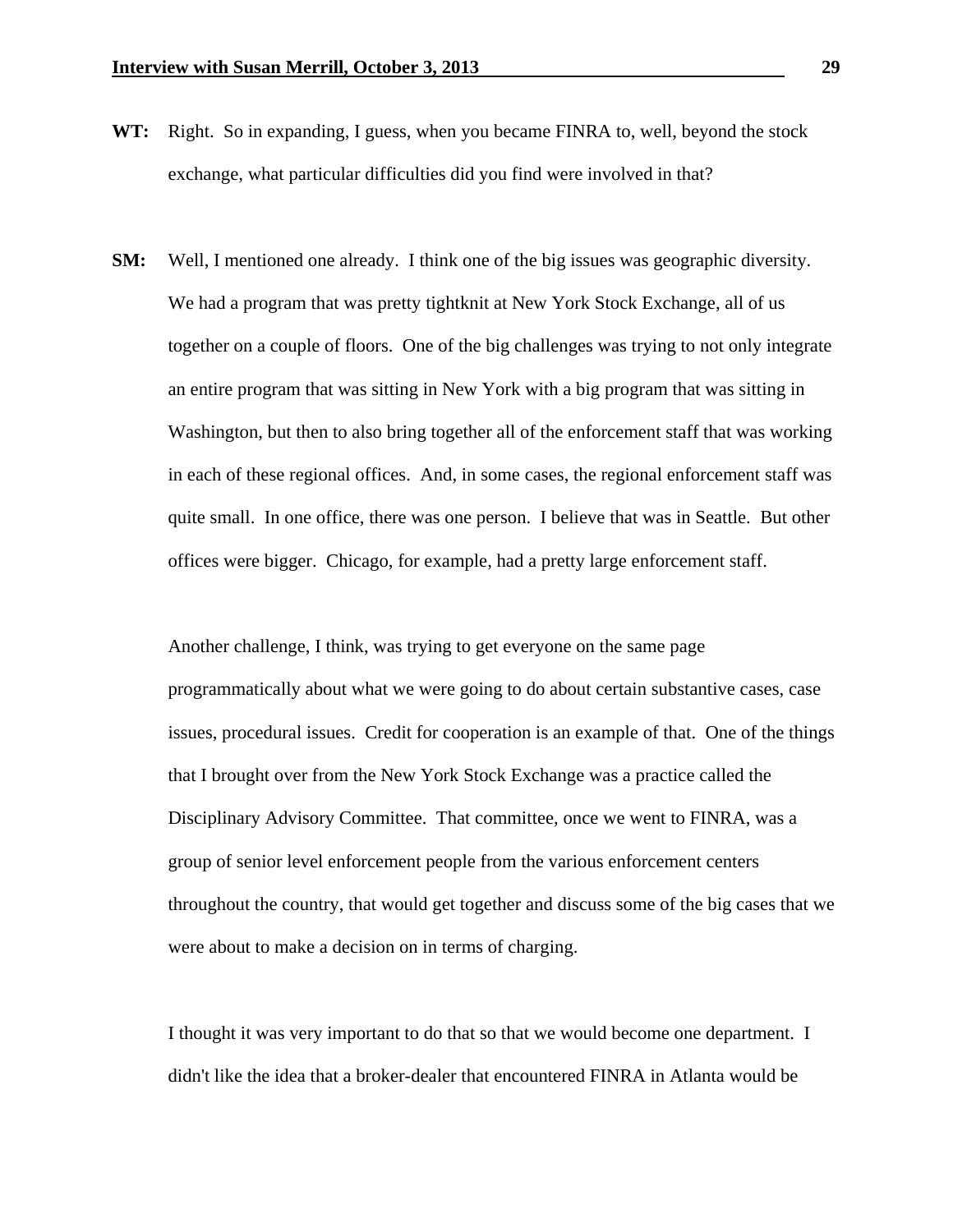treated differently than a broker-dealer that encountered FINRA in Washington, or in New York, or in St. Louis. And there are very subtle differences in the way regulators approach cases. I mean, everyone is an individual and has their own individual philosophy, but I thought if we were going to come together and have one set of policies that would govern us as enforcement departments so that people would know what they were getting when they encountered FINRA enforcement, it was important for us to discuss some of the big cases and hash them out.

 It was time consuming, and there were some complaints about that. It involved people taking home large binders of homework to read over the weekend because you know what your case is about, but if you're going to participate in this Disciplinary Advisory Committee, you needed to read other people's cases. The staff generally would write a long memo about the facts and about the law and about the recommendation for the charges and a recommendation for the penalty. In order to have a good discussion of that, the senior people in enforcement needed to become familiar with it. So it was work. It did take time. But I think over the first two years that we were together, it helped us gel into one organization.

**WT:** I want to ask you in general about the mechanisms of the relationship with market surveillance. But one of the issues that I'm particularly interested in—I was talking with Shelly Bohlin a week or so ago about some of the very complex surveillance that they do on very high volume trades and discovering things within that. I wanted to ask you,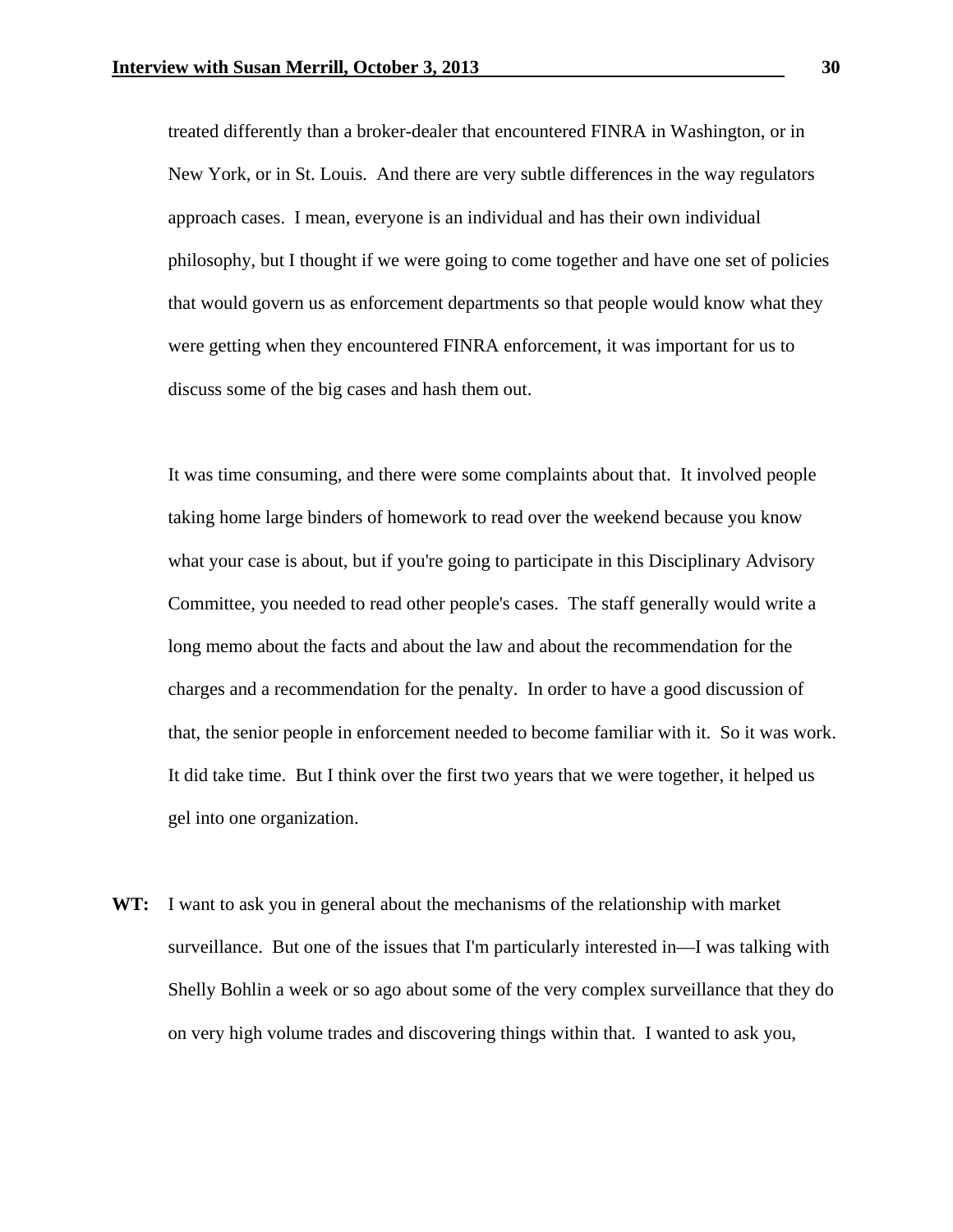specifically, on the enforcement side, about peculiarities of bringing cases where, you know, the detection of the frauds is a very subtle thing.

**SM:** Well, first of all, you have to understand that a great deal of the information that the surveillance group at FINRA uncovers is referred to the SEC, and that is primarily because the trading that they're monitoring, particular insider trading, various other surveillances that they have, often is evidence that there is something going on in the markets beyond merely the trading by a registered broker-dealer. An insider trading case is a perfect example of that. There are all sorts of mechanisms that surveillance uses to detect unusual trading patterns, either in advance of bad news, in advance of good news, mergers, et cetera.

 But the people who are making those trades, generally speaking, are not regulated by FINRA. And even if there is somebody at a registered entity that's involved in trading on inside information, as soon as that person picks up the phone and calls his or her brotherin-law, you have a person who's outside the jurisdiction of FINRA. So many cases, the great vast majority of those cases, are referred out of FINRA to the SEC, who has jurisdiction to subpoena anyone, not just a registered person who's in the securities business.

 The other thing is that there's another group within FINRA that pursues enforcement cases outside of main enforcement, and that's the market regulation group that Robert Marchman heads up. There's a group there, I don't know if it's still called the legal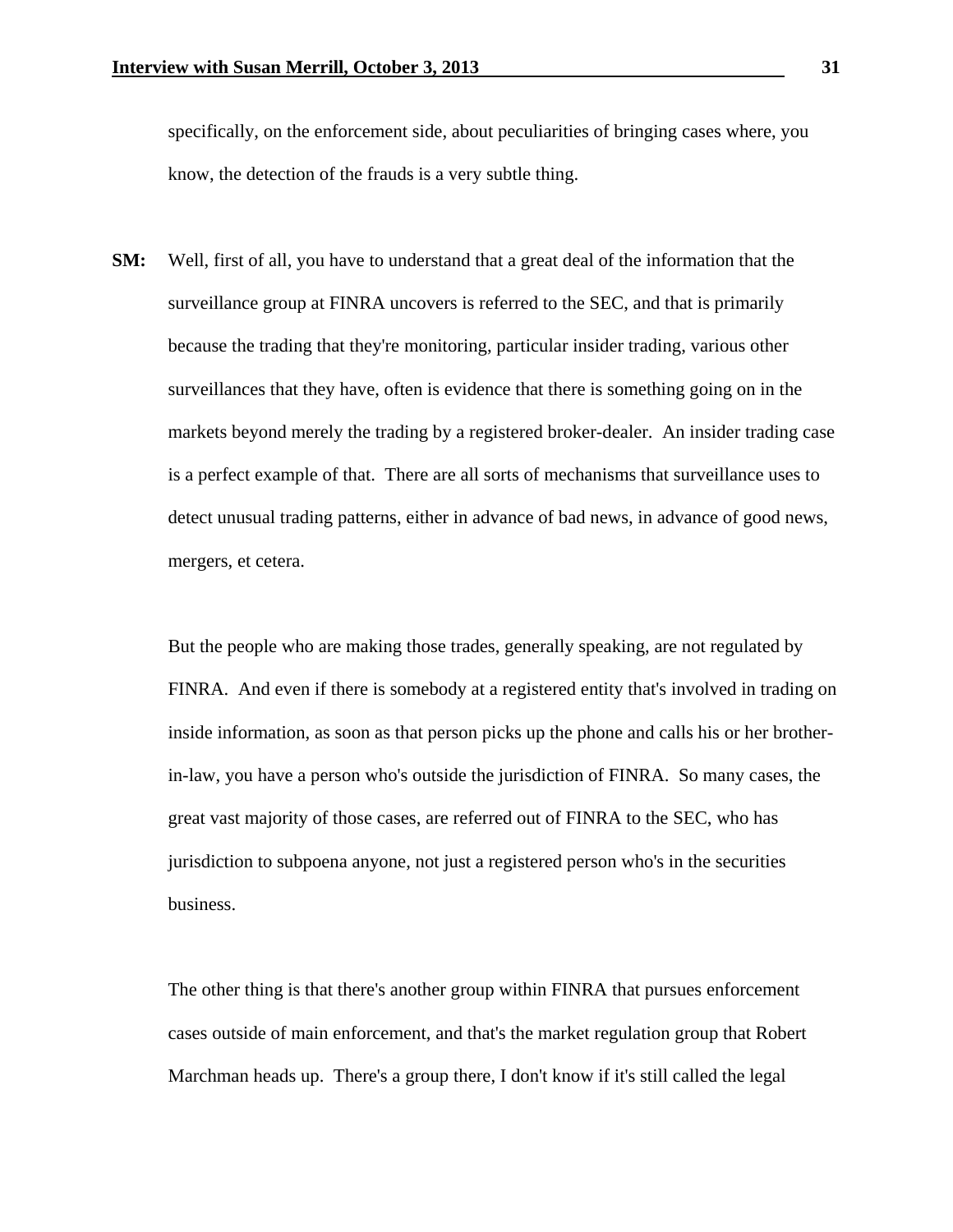department or if it has another name now, but I always thought of it as the other enforcement department within FINRA. They follow up and bring enforcement cases that primarily are related to trading and trading surveillance.

- **WT:** So in deciding whether to litigate a case or ultimately settle it, at the SEC, there's a level of policy that the commissioners are involved with. How does that policy work at the level of the New York Stock Exchange or FINRA?
- **SM:** Well, it was a little different in each of those organizations. At the New York Stock Exchange, Rick Ketchum, as the chief regulatory officer, or later CEO of NYSE Regulation, signed every case. In other words, he authorized every case to be brought, whether it was going to be settled or whether it was going to be litigated.

 At FINRA, that was not the case. It had not been the case at NASD. And part of that is because far more cases were brought by the NASD than by the New York Stock Exchange. New York Stock Exchange only has jurisdiction over its member firms, and that's about 250, roughly, of the largest firms in the country, but only those. There's about 5,000 firms that FINRA regulates, and that includes one-man shops and mid-level, small broker-dealers, et cetera. So just multiples of cases being brought by NASD and then later FINRA.

 So the procedure there was that the case was discussed and authorized within enforcement, and then it went to something called the Office of Disciplinary Affairs,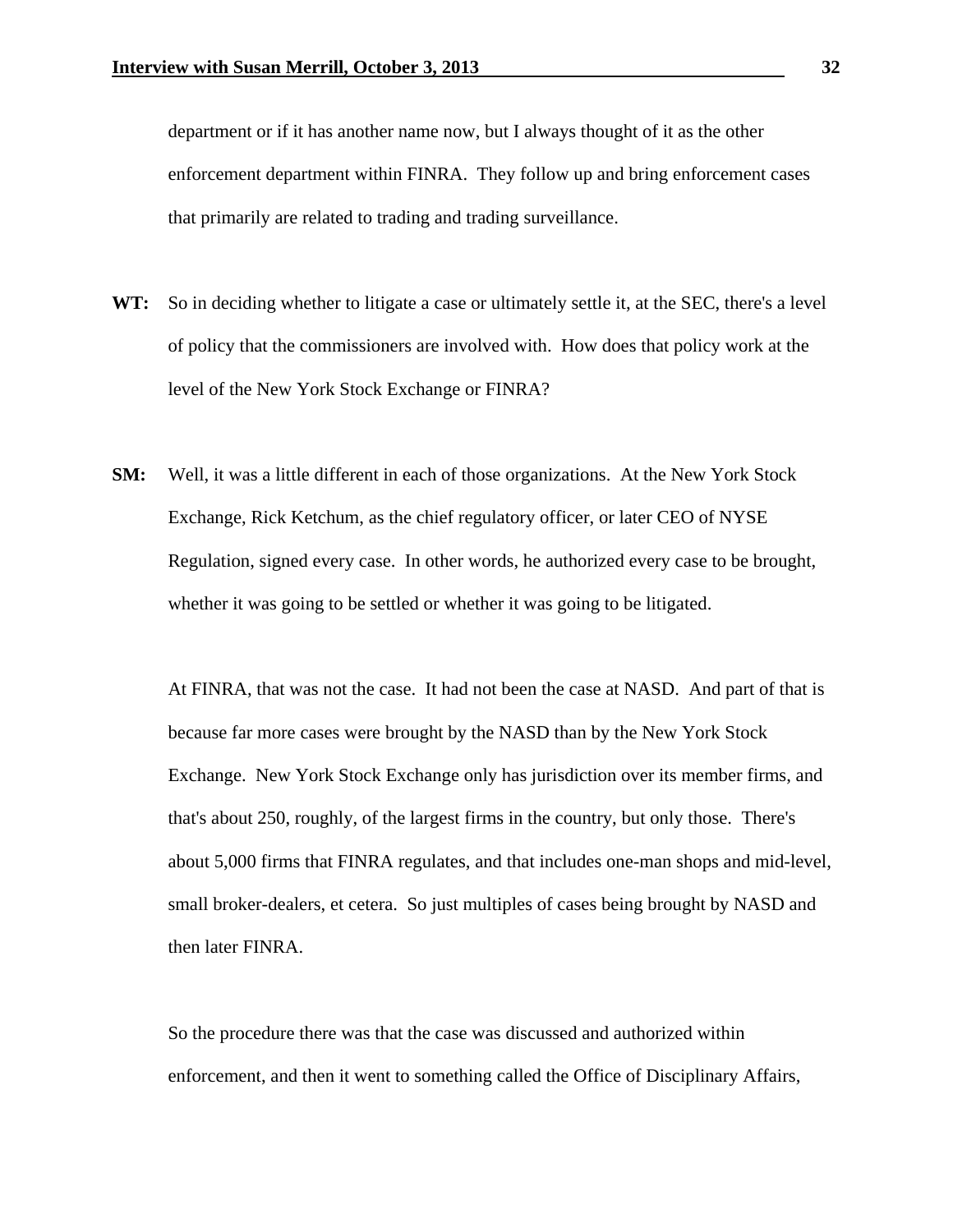ODA. ODA had delegated authority from the Board to approve either a settlement or a complaint. So they were an independent body, they were not part of enforcement, they did not report into the head of regulation, and they had a staff. It was not one person; it was a whole staff of people that reviewed either the settlement document or the complaint.

- **WT:** I was speaking with Linda Chatman Thomsen about the Madoff case in particular. Was there any jurisdiction there at FINRA over that, or was that outside of that?
- **SM:** Well, the only jurisdiction that FINRA had was at the broker-dealer, and, of course, the Ponzi scheme was taking place at the advisor.
- **WT:** At the advisor, okay. But he was a registered broker.
- **SM:** He was a registered broker, yes.
- **WT:** Okay, I see.
- **SM:** His legitimate business was the market-making business in the broker-dealer.
- **WT:** Is there anything else that we should, you think, cover from your time at enforcement?
- **SM:** No, I think we've covered it.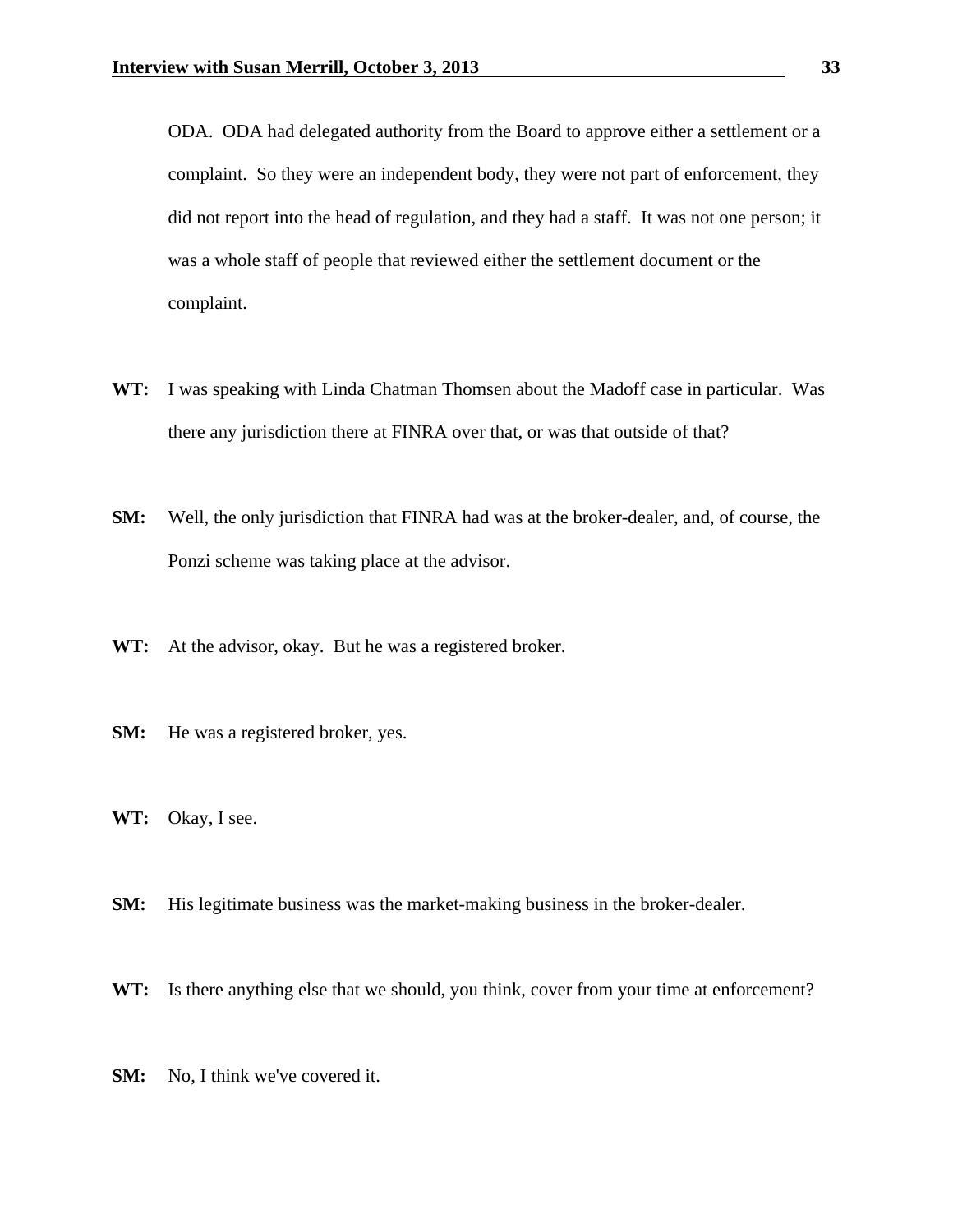- WT: We've covered it pretty well. So let me just ask you then about the transition back into private practice, what kind of cases you would deal with in your subsequent career, and just the general difference in culture.
- **SM:** Sure. I liked coming back into private practice a lot, and I still am enjoying it quite a lot after three and a half years. There's something that I find very rewarding about doing the work on the cases themselves that I was missing when I was the head of a 300-person department.

 The jobs are very different. And what I liked about being a regulator was being able to set policy and influence the type of conduct that was happening at broker-dealers on a higher level. When I spoke on a panel or I gave a speech and highlighted a practice or a product, I felt that I was having a broader impact than I ever had in private practice. But what I missed, when I was at the regulator, was actually getting to be the lawyer in charge of the case, on either side, because there were plenty of people that worked with me at FINRA enforcement and New York Stock Exchange enforcement that were doing that, but I didn't have any cases that I was the person responsible for bringing the witnesses and ordering the documents.

**WT:** You were just coordinating the whole setup.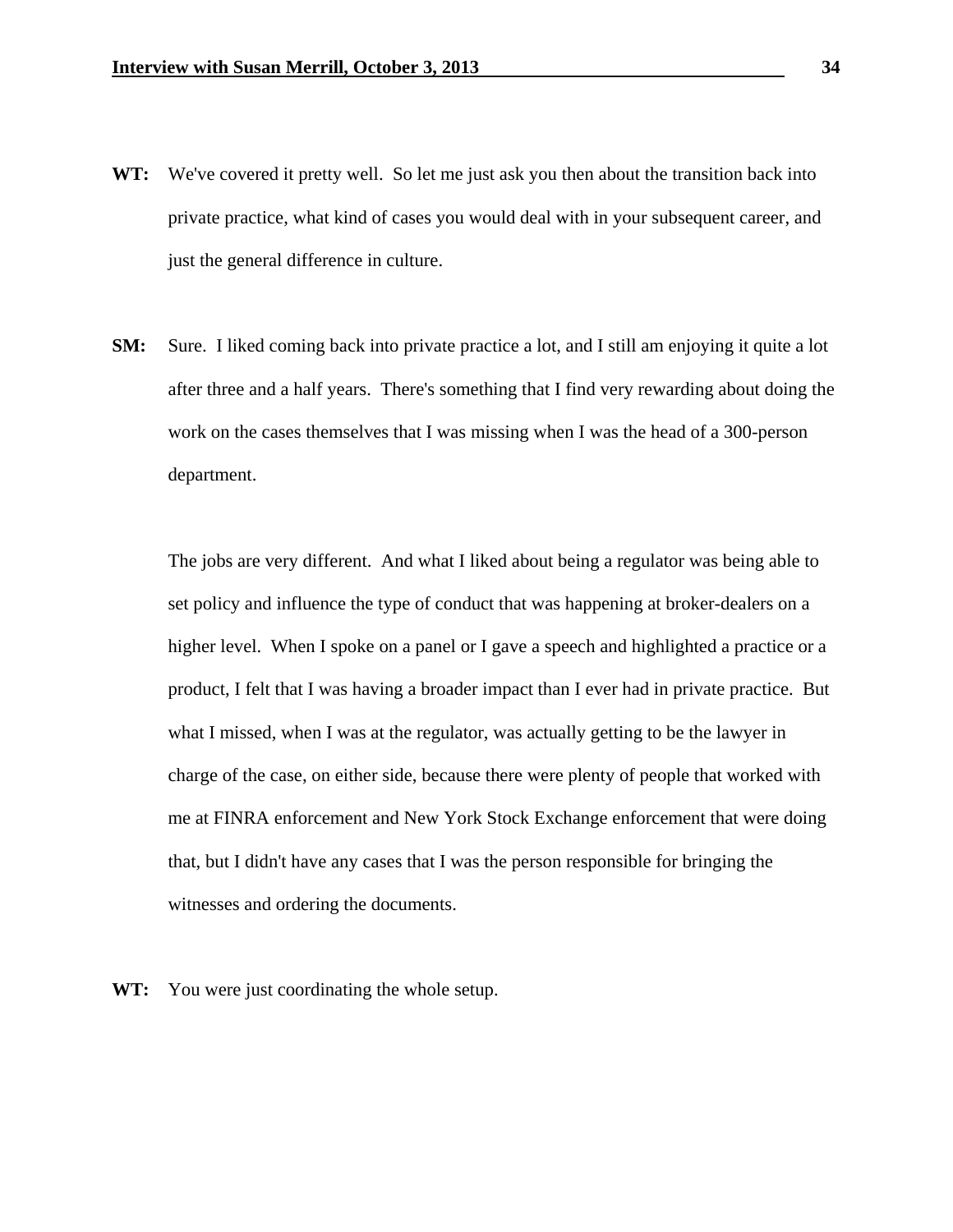**SM:** Right. I was in charge of the whole department. I really missed that. So it's great to be back into private practice to get to do that, to be the person that's thinking about the case and figuring out the strategy, learning the documents, helping shape the way it's presented, preparing the witnesses. I love that work.

 So it wasn't such a big transition for me, I would say, because I had done it for so many years. I think there are people who come out of government and go into private practice who haven't been in private practice before or certainly haven't been in private practice in fifteen, twenty years, who find it more challenging. Billing my time in six-minute increments is not my favorite thing to do. That is one thing that I didn't miss when I was a regulator. But I do really enjoy the work quite a lot. I feel that it's why I went to law school, it's what I like about being a lawyer. So I've really enjoyed being back in private practice.

- **WT:** On the private practice versus regulatory relationship, what did you feel from your prior career in private practice, was most helpful to you in your job as director of enforcement?
- **SM:** I think because I had worked on so many cases for so many of the big firms, I was familiar with the way big broker-dealers work. I understood a lot about the structure of those organizations, a lot about the role of compliance versus the role of business. I understood how things worked within broker-dealer organizations, how things can go wrong. I think that was probably the biggest advantage. Of course, I also felt that when lawyers from big firms were making arguments to me, I had heard some of it before.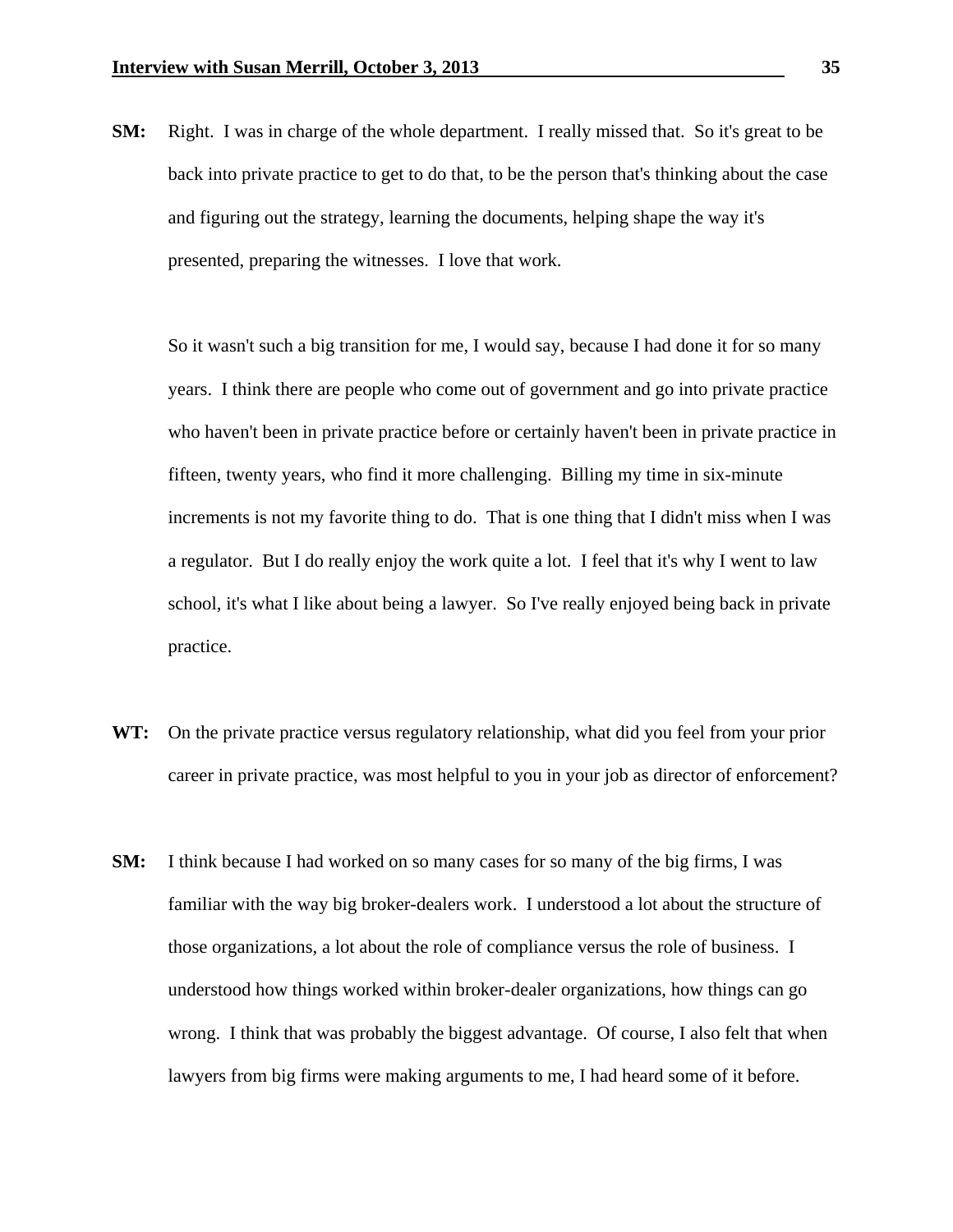Maybe I had made some of those arguments myself, so I was a little more savvy than I might otherwise have been.

- WT: Do you find there to be any difficulties, psychological or otherwise, in moving from one side of the fence to the other?
- **SM:** In the type of practice I have, less so than you might imagine, and that's because a big part of what I do now is represent large broker-dealers, large financial institutions in investigations by the SEC, or by FINRA, CFTC, state regulators. In many of those cases, the client realizes that something has gone wrong and would like to have the case put behind them in a way that they feel is fair and appropriate. And so, while it is adversarial, it's not as adversarial as some areas of the law, or when you're representing, perhaps, other types of clients or individuals. A lot of it has to do with negotiating and getting a fair understanding of the facts by both parties, so I didn't feel the transition was as difficult as you might imagine.
- **WT:** Are you working in more or less the same areas now that you were before you went to the New York Stock Exchange?
- **SM:** Yes, except for I would say that the CFTC has become a bigger part of my practice, perhaps because the CFTC has been newly reenergized in their efforts. David Meister, who I know just announced this week that he was stepping down, was a lawyer that I had worked with back in the specialist cases, and I have great respect for him and I think he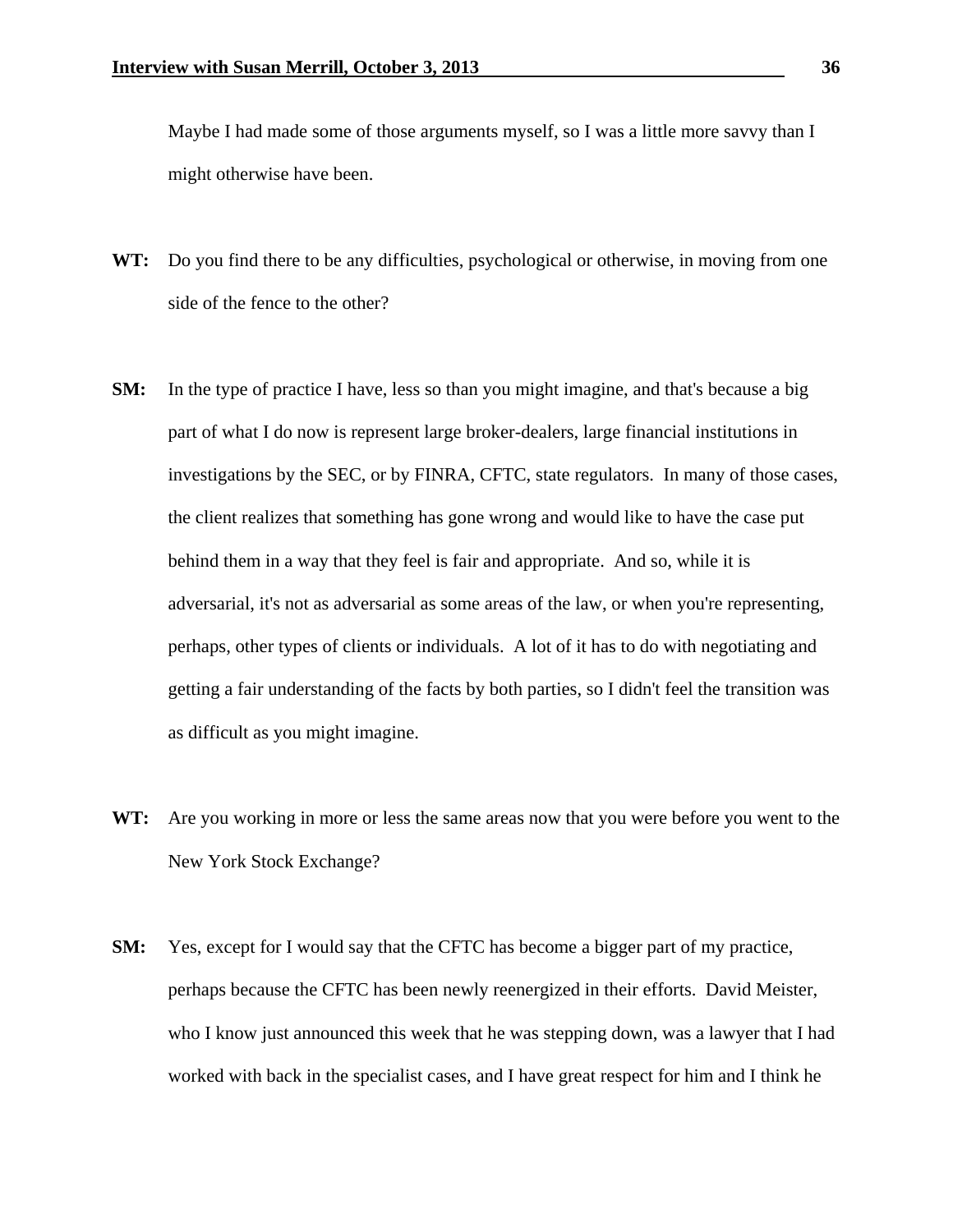did a tremendous job at the CFTC as head of enforcement. And, as a result, I have quite a few cases with that organization right now.

- **WT:** And just for the record, you have been with Bingham McCutchen and now Sidley Austin, 2010 to 2013, and you've come here this year.
- **SM:** Yes. I was at Bingham from April 2010 to April 2013, and I've been at Sidley since April 2013 to the present.
- **WT:** Okay, if I can return one more time to the question of women in regulation, have you noticed any trends? Would you like to say anything in general about your experience?
- **SM:** Well, I've noticed a trend of there being a lot more women in securities regulation, and I think that's wonderful. I think that women in very high positions, obviously the SEC and Sheila Bair at the FDIC, there are just more women in powerful positions in securities regulation and banking regulation than I can remember in the past. I think that's a wonderful trend.
- WT: All right. Well, I think that's all the questions that I have. If you'd like to add anything else, please feel free, but if not, I think we'll wrap it up there.
- **SM:** Thank you.